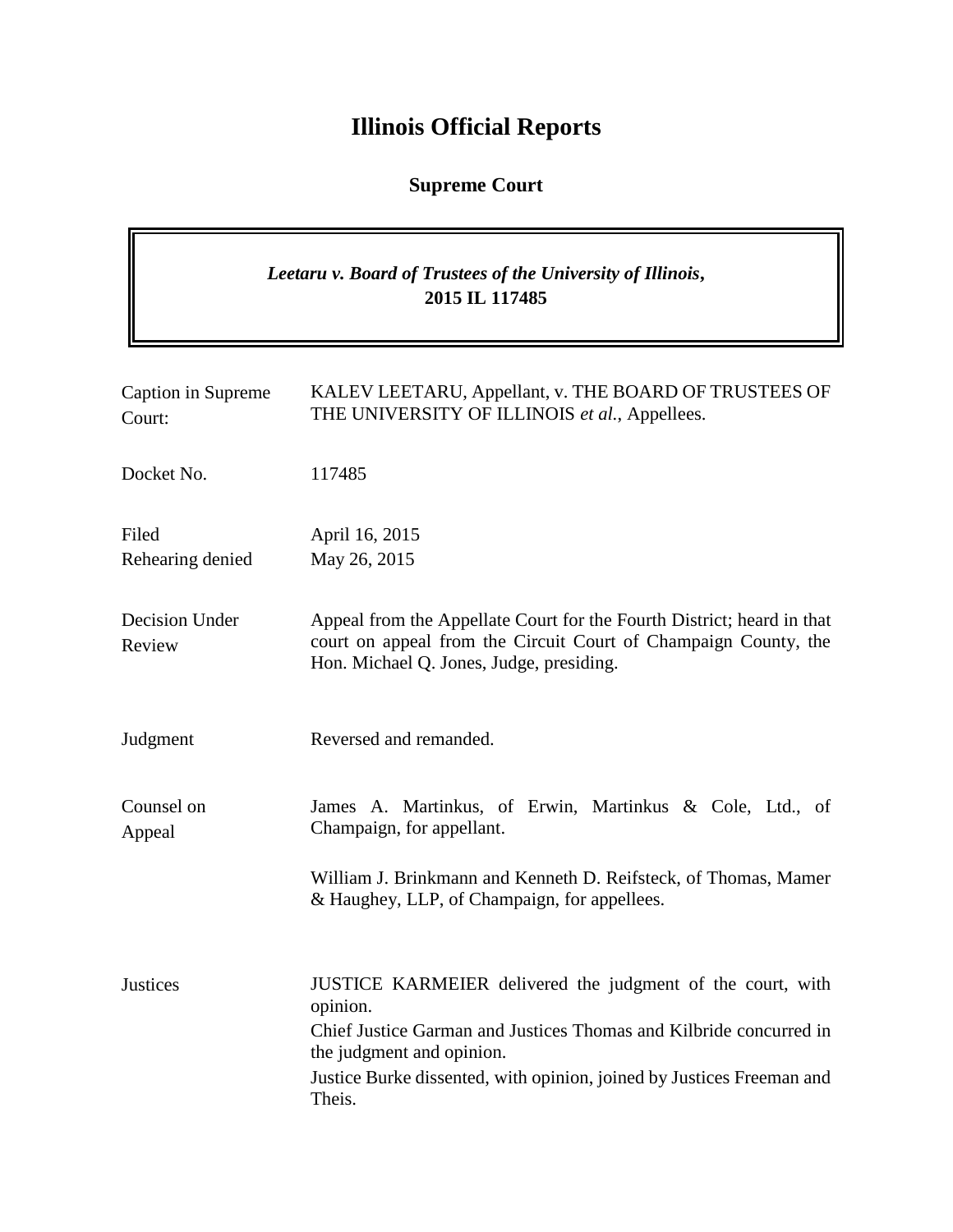#### **OPINION**

¶ 1 Kalev Leetaru, a graduate student at and former employee of the University of Illinois, brought this action in the circuit court of Champaign County to enjoin the Board of Trustees (Board) of the University of Illinois (University) and Howard Guenther, one of its associate vice chancellors, from taking further action in connection with an investigation they are pursuing against him, in his status as a student, regarding allegations that he engaged in misconduct which violated the University's "Policy and Procedures on Academic Integrity in Research and Publication." Leetaru seeks to halt the proceedings on the grounds that in conducting their investigation, defendants have failed to comply with the University's rules and regulations governing discipline of students and that defendants' actions thereby exceeded their lawful authority, are arbitrary, and have resulted in a gross injustice and deprived him of due process.

¶ 2 Defendants moved to dismiss pursuant to section 2-619(a)(1) of the Code of Civil Procedure (735 ILCS 5/2-619(a)(1) (West 2012)), claiming that exclusive jurisdiction over this matter lay in the Court of Claims. The circuit court agreed and dismissed Leetaru's cause of action for lack of jurisdiction. The appellate court affirmed. 2014 IL App (4th) 130465. We granted Leetaru's petition for leave to appeal. Ill. S. Ct. R. 315 (eff. July 1, 2013). For the reasons that follow, we now reverse and remand to the circuit court for further proceedings.

#### ¶ 3 BACKGROUND

¶ 4 Where, as here, a cause of action is challenged through a motion to dismiss under section 2-619 of the Code of Civil Procedure, all well-pleaded facts in the complaint must be accepted as true and all reasonable inferences that may arise from those facts must be drawn in favor of the nonmoving party. *Bjork v. O'Meara*, 2013 IL 114044, ¶ 21. According to Leetaru's complaint, he is a doctoral student in the University of Illinois Graduate School of Library and Information Science and a former employee of the University's Cline Center for Democracy (Cline Center or the Center), where he held the title of Coordinator of Research and Information Technology.

¶ 5 In January of 2011, Leetaru was notified by the director of the Cline Center, Peter Nardulli, that his employment there would cease the following January "for budgetary and performance issues." The following November, approximately six weeks before his job was scheduled to end, Leetaru was placed on administrative leave by the director. The formal basis given for that decision was that Leetaru had failed to disclose the location of data belonging to the Cline Center and had used the Center's data without authorization. The director told Leetaru, however, that the real purpose for his actions was to suspend Leetaru's research program, cause Leetaru's research funding to be rescinded, provide the director and the Center with unrestricted access to Leetaru's research in order to further the director's own research and publication activities, and to keep Leetaru from conducting research which the director considered to be in competition with the work of the Center.

¶ 6 Once Leetaru was placed on administrative leave, a dean at the University barred him from his office and blocked his access to all personal and professional documents and objects he kept there, including personal computers, hard drives, USB drives, multiple CD-ROMs of data and paper folders. Among these items, which were seized and boxed by the University, were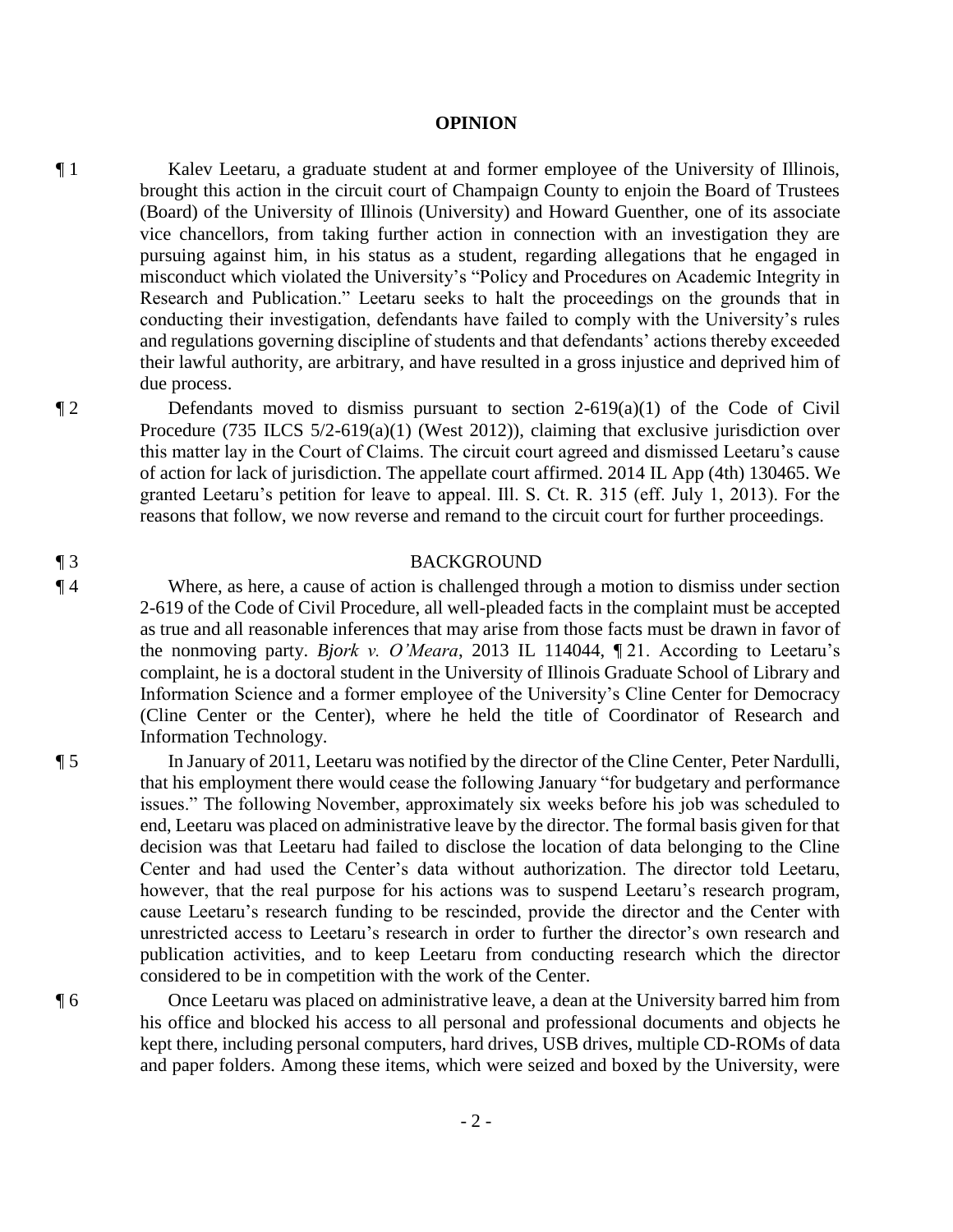numerous documents and data related to Leetaru's graduate studies, including his doctoral research and dissertation materials. Leetaru also lost access to certain supercomputing sites around the country.

¶ 7 On December 6, 2011, Leetaru received written notice of the charges which were the predicate for his having been placed on leave from his job. While those charges were pending, but after the January termination date for Leetaru's employment with the Cline Center had passed, the Center's director wrote to University Associate Vice Chancellor for Research Howard Guenther to express his continuing concerns regarding Leetaru's actions as a Center employee, specifically, "misappropriation of data from a long term project that has been directed, funded and operated" by the Center.

¶ 8 Shortly thereafter, on February 8, 2012, Guenther sent notice to Leetaru in Leetaru's status as a graduate student, that his office had received a formal research misconduct complaint alleging that Leetaru was responsible for the unauthorized removal of a substantial number of articles from a University-affiliated repository and had failed and refused to disclose the location of the missing information or return the relevant files despite being asked to do so repeatedly. Although the written notice did not identify the source of the complaint, Guenther advised Leetaru that the complaint had been made by the Cline Center's director.

¶ 9 The University has promulgated and published policies, rules and regulations governing the investigation and discipline of graduate students. These are set out in the "University of Illinois Policy and Procedures on Academic Integrity in Research and Publication" (Policy and Procedures) and the bylaws of the "Graduate College Handbook" (Bylaws), which is "the administrative home of students admitted to graduate studies at the University of Illinois at Urbana-Champaign." Both documents were appended to Leetaru's complaint and incorporated therein.

¶ 10 The Bylaws, along with the state statutes establishing the University, define such matters as how the Graduate College is organized and how it conducts its affairs. With respect to academic integrity, the Bylaws specify that "[a]ll charges of academic integrity infractions with respect to organized research activities against students in the Graduate College will be dealt with as prescribed in the [Policy and Procedures]," subject to certain exceptions. The Policy and Procedures, in turn, "incorporate<sup>[]</sup> federal regulations and guidelines of the U.S. Public Health Service" and "prescribe<sup>[]</sup> procedures for impartial fact-finding and fair adjudication of allegations of academic and Research Misconduct."

¶ 11 The process mandated by the Policy and Procedures contains three stages, "Assessment," "Inquiry" and "Investigation." In stage one, assessment, a "Unit Executive Officer" (UEO) and a "Research Integrity Officer" (RIO) are required to make an initial assessment as to whether the complaint against a student falls within the definition of "Research Misconduct" as set forth in the Policy and Procedures, whether the complaint is credible and whether it is sufficiently specific to enable potential evidence supporting the complaint to be identified. The Policy and Procedures provide that "[t]he [a]ssessment period should be brief, preferably concluded within 15 calendar days."

¶ 12 Unless it is determined that a complaint clearly falls outside the scope of the Policy and Procedures, the complaint and assessment findings must be brought to the attention of the relevant dean. Within 15 days of having a complaint brought to his or her attention, the dean is required to decide whether sufficient evidence exists to warrant moving to the next stage,

- 3 -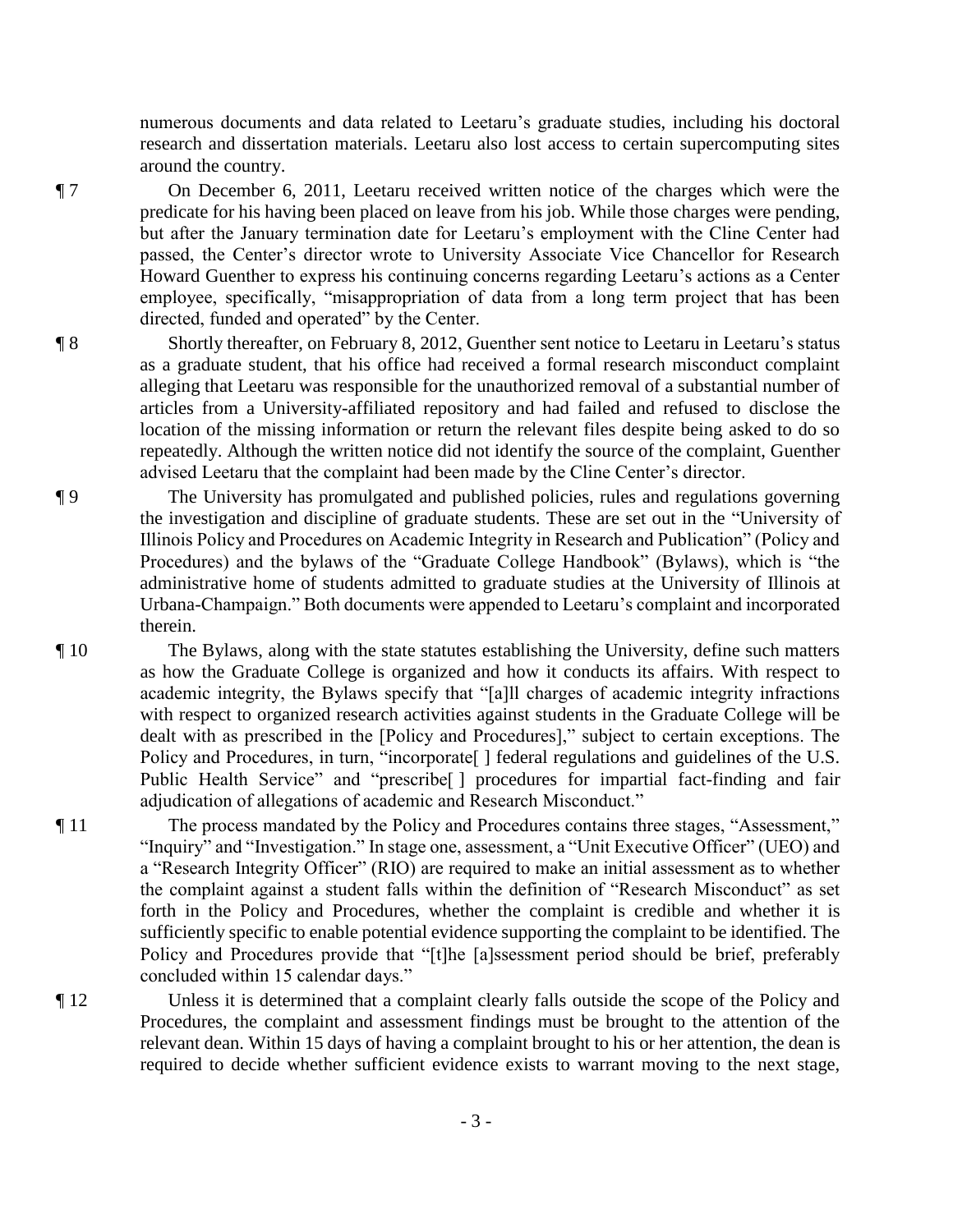inquiry. If the dean decides that an inquiry should be conducted, the dean must then appoint an inquiry team comprised of two qualified, unbiased individuals with no potential or actual conflicts of interest in the matter. When feasible, these are to be tenured faculty members, one for the unit in which the conduct in question occurred and the second from elsewhere in the University. The dean may also appoint a third faculty member or academic professional to the team. In addition, the Bylaws of the Graduate College call for the Graduate College's dean to appoint to the inquiry team a qualified, unbiased graduate student who has no conflict of interest.

¶ 13 The RIO, after consultation with the dean and the UEO, is required to prepare a charge for the inquiry team which (1) sets forth the time for completion of the inquiry; (2) describes the allegations against the student; (3) explains that the purpose of the inquiry is to make an initial review of the evidence and determine whether an investigation is warranted; (4) sets forth the two criteria which must be met in order to warrant an investigation, namely, that (a) there is a reasonable basis to conclude that the complaint falls within the definition of research misconduct and is "within the jurisdictional criteria" of the Policy and Procedures and (b) that it may have substance; and (5) informs the inquiry team members that they are responsible for preparing or directing the preparation of a written report of the inquiry.

- ¶ 14 Before the inquiry begins, the RIO is required to make a good faith effort to notify the student, in writing, that the inquiry is being undertaken. Once the inquiry team has been selected, the RIO must send the student a letter setting forth the allegations, including a copy of the Policy and Procedures. The letter must advise the student of various rights he or she has and admonish the student that failure to provide research records on request may be considered evidence that research misconduct occurred. Sequestration provisions also take effect. The RIO, in consultation with counsel for the University, is required to "undertake reasonable and practical steps to secure all research records and other evidence needed to conduct a [r]esearch [m]isconduct proceeding, to inventory those materials, and to sequester them in a secure manner." However, "[w]henever practicable, the [student] may request and shall upon request be given copies of, or reasonable supervised access to, sequestered research records."
- ¶ 15 According to the Policy and Procedures, the inquiry process should normally involve interviews of the person who filed the complaint, the student against whom the complaint was lodged, and the key witnesses; examination of relevant research records and materials; consultation with experts in the field; and such other steps as may be appropriate. After evaluating the evidence and then consulting with the RIO, the inquiry team then makes a recommendation as to whether the matter should proceed to stage three, investigation. The team must tender its report to the relevant vice chancellor for research (VCR), with a copy to the RIO, within 60 days after the student received written notice of the inquiry. The RIO, in turn, is required to deliver a copy of the report to the dean, the student, and other appropriate parties. Time extensions may be granted, but they must be tendered to the chancellor in writing, and the request for more time must set forth the length of the extension requested and the reason for the request.
- 

¶ 16 Within 10 calendar days of receiving the inquiry team's report and any written responsive comments from the student, the VCR "shall determine whether to order an [i]nvestigation, close the case, or take other appropriate action \*\*\*." If the VCR decides to order an investigation, the third and final stage in the process, the student must be notified in writing of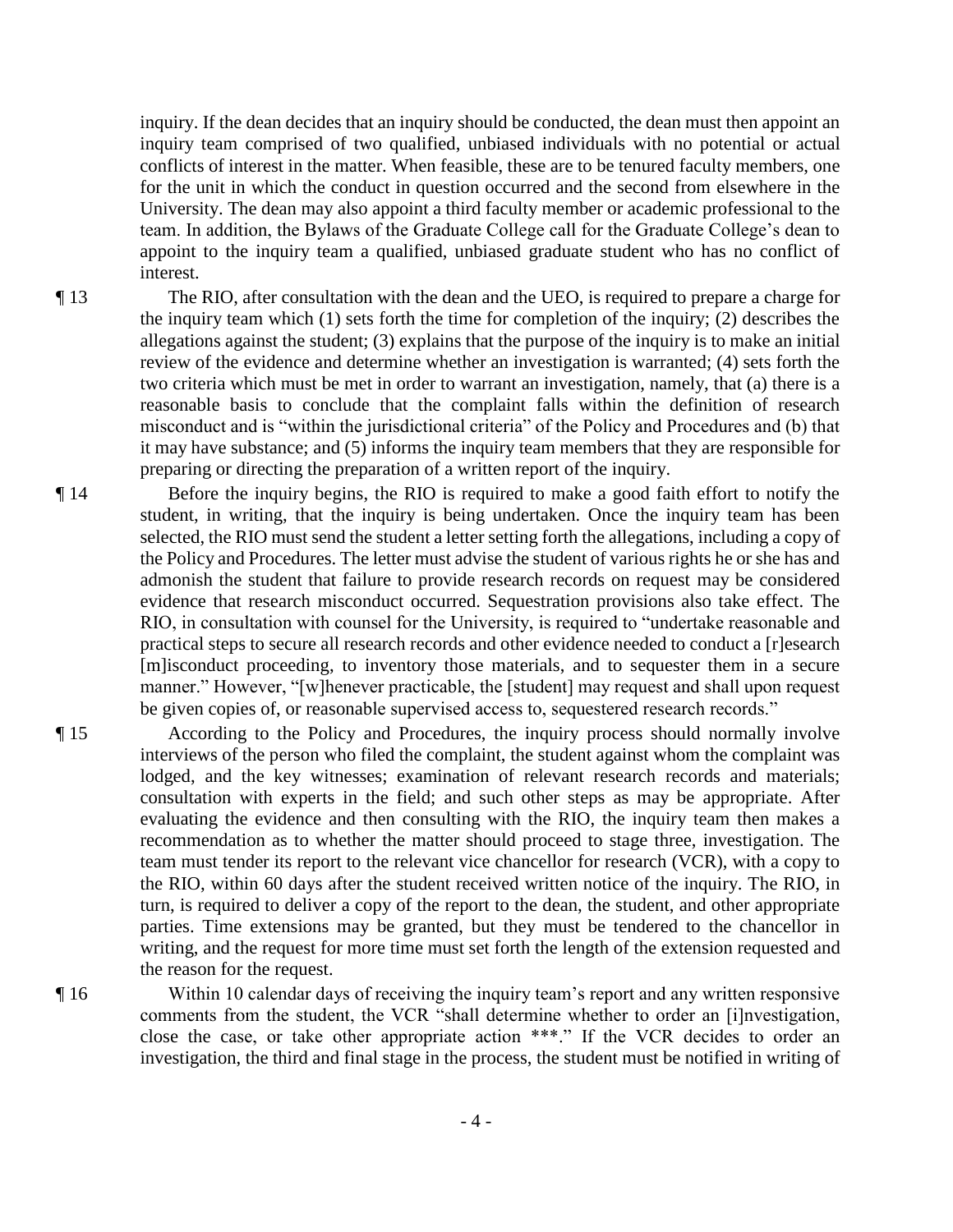the allegations to be investigated. The notice must be provided to the student within 30 calendar days after the VCR determines that an investigation is warranted, but before the investigation actually commences. The RIO must also furnish the student with a letter containing a written charge and a list of the student's rights during the investigation process.

¶ 17 Within 15 calendar days of notifying the student of the investigation, the VCR, in consultation with the RIO, is required to appoint a three-person investigation panel, "each of whom shall be a tenured faculty member or an academic professional." No one who served on the inquiry panel can also serve on the investigation panel, and the student is given the opportunity to object to a panel member on the ground that the person fails to meet the qualifications for panelist set forth in the Policy and Procedures, including that the person is biased or lacks sufficient training and experience to understand and judge the allegations against the student. After receiving its charge from the VCR, the panel undertakes its investigation and, within 90 days after its first meeting, presents a written report to the RIO. The RIO, in turn, submits the report to the VCR, and the VCR transmits the report to the chancellor of the University with any recommendations "for sanctions and/or corrective actions." The chancellor makes the final decision regarding disposition of the case. The chancellor "is the final adjudicator of all allegations of [r]esearch [m]isconduct \*\*\* subject only to an appeal to the President [of the University] on procedural grounds."

¶ 18 As previously noted, Leetaru was notified that a complaint had been lodged against him in a letter written by Guenther and dated February 8, 2012. Guenther's letter advised Leetaru that the complaint against him would be handled in accordance with the Policy and Procedures as summarized above. A link to an internet site containing that document was included in the notice. Leetaru was given until February 20, 2012, to respond.

¶ 19 Guenther wrote to Leetaru again on February 17, 2012. This second letter notified Leetaru that sequestration guidelines contained in the aforementioned Policy and Procedures had been activated. It further advised Leetaru that his access to computer files and directories, specifically, the I-CHASS project at the National Center for Supercomputing Applications at the University and the National Institute for Computational Sciences and the Extreme Science and Engineering Discovery Environment, was being suspended.

- ¶ 20 On February 20, 2012, Leetaru, through counsel, responded to the research misconduct complaint lodged against him by the Cline Center's director earlier that month. The response, addressed to Guenther, protested that, notwithstanding the terms of the Policy and Procedures, Leetaru had been denied access to any paper or electronic data that might aid in his defense, that all the paper files from Leetaru's office had been placed in the custody of the very person who had initiated the charge, and that no inventory of the paper documents had been made. The response requested confirmation that all data, paper and electronic, had been sequestered under Guenther's control as the Policy and Procedures required. The response also asked that the charges be dismissed and that Leetaru's property be returned to him.
- ¶ 21 On February 24, 2012, the Center's director provided Guenther with a more detailed written description of the basis for the research misconduct complaint he had filed. In that document, the director stated repeatedly that Leetaru was positioning his GlobalNet project to be a direct competitor to the Cline Center's SPEED project and that Leetaru's GlobalNet data products were in direct competition with the Cline Center's SPEED project for grants and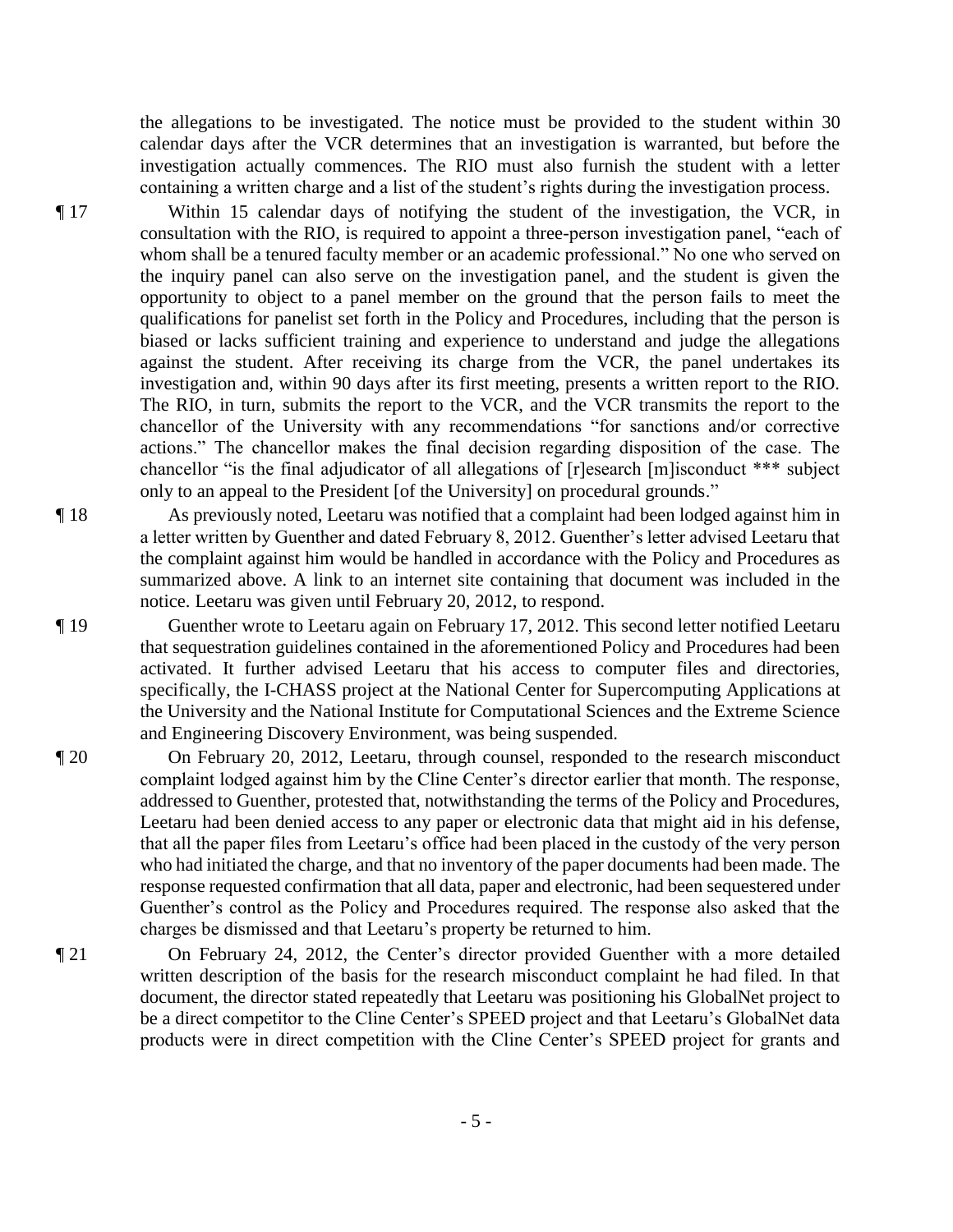other purposes. During the pendency of the proceedings, this document was not furnished to Leetaru, nor was he given an opportunity to respond to the claims made in the document.

¶ 22 Sometime that same day, February 24, Guenther, in his capacity as RIO, met with the UEO and a person from the Graduate College named Kopera, and the three of them concluded that, in their view, the charges fell within the definition of research misconduct, were credible and were sufficiently specific to enable potential evidence of research misconduct to be identified. No further action was taken at that time, however, and the matter remained in the assessment stage.

- ¶ 23 Approximately two months later, on April 26, 2012, an associate director of the Center wrote Guenther and others regarding Leetaru. The letter stated that "at this point, we only have a listing of file names, and I am assuming that we need to have firmer evidence than this in order to assess the University's next steps in dealing with [Leetaru]." It also included a detailed listing of the issues which the University had with Leetaru. According to the pleadings, these issues centered on Leetaru's employment with the Cline Center and had nothing to do with his status as a graduate student.
- ¶ 24 While the assessment was still underway, the chancellor of the University approved the appointment of Barbara Wilson, a vice provost for academic affairs, to serve as a substitute for the dean with respect to the proceedings against Leetaru. Wilson met with Guenther, the UEO and Kopera on April 27, 2012, and discussed the allegations against Leetaru. Four days later, on May 1, 2012, Wilson issued a determination that the matter should proceed to the next stage, inquiry.
- ¶ 25 Leetaru did not learn of Wilson's decision until September 14, 2012, when Guenther notified him by email that an inquiry would be initiated. Guenther's email set forth the specific matters that would be investigated. These included allegations that Leetaru had done the following:

 (1) misappropriated news archives, web crawler data, scripts, digitized images and other computer files from projects that had been directed, funded, and operated by the Cline Center and misled Center personnel about the existence of that material;

 (2) copied a significant number of news archives and computer files for which the Center was responsible without the Center's knowledge or approval to an Extreme Science and Engineering Discovery Environment (XSEDE) associated with the National Institute for Computational Sciences at the University of Tennessee Knoxville/Oak Ridge National Laboratory;

 (3) copied a significant number of news archives and computer files for which the Center was responsible without the Center's knowledge or approval to various other locations;

(4) implemented the Center's main web crawler operation on the EnterpriseWorks' server without the Center's knowledge or approval and then subsequently stored the processed data on the I-CHASS server;

 (5) ignored formal requests to disclose the location of the missing news archives and computer files, and failed to return these materials when requested to do so;

 (6) falsely reported his credentials in his online resume, presentations, proposals and correspondence;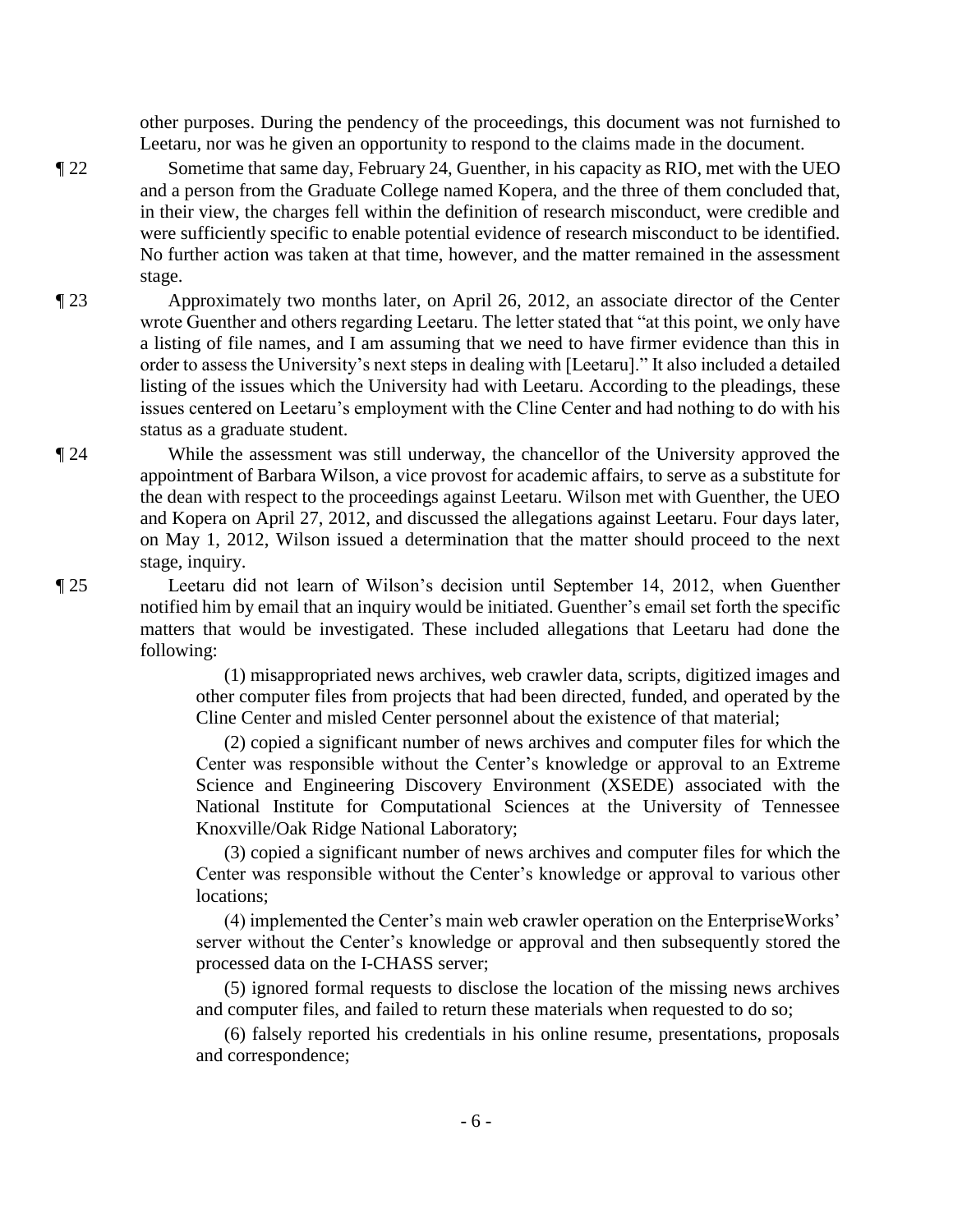(7) utilized the Center's news archives, web crawler data, scripts, digitized images and other computer files in the development of GlobalNet, which was then used to compete with the Center's projects in grant applications;

(8) utilized the Center's news archives and computer files in at least one scholarly publication without attribution or approval; and

 (9) provided false and misleading statements to University officials in response to the initial allegations.

¶ 26 After outlining the allegations, Guenther's email advised Leetaru of the individuals who would be undertaking the inquiry, a group which included Guenther. The notice explained that Leetaru could submit a written objection if he believed that any of those individuals had some potential or actual unresolved personal, professional, or financial conflicts of interest with any party or witness; was biased; or lacked appropriate qualifications to evaluate the matters at issue. The notice explained the process which would be followed, admonished Leetaru of his obligation to fully cooperate in the proceedings, and advised him of his responsibility to provide evidence, information and materials, and to maintain confidentiality. It also informed him that he was entitled to consult with appropriate University committees and private legal counsel; to submit a written response to the charges and have his comments provided to the investigative team to accompany its report; and to be notified of the outcome of the investigation and get a copy of the investigative report.

¶ 27 Leetaru, through his attorney, responded to the notice by challenging the University's authority to undertake the inquiry, demanding that the inquiry be stopped, objecting to the composition of the investigatory team, requesting that a graduate student be added to the team in accordance with the Bylaws, and asserting that the investigation was retaliatory in nature. Leetaru's response also included his own written remarks in answer to each of the nine charges outlined in the inquiry notice.

¶ 28 Following Leetaru's response and objections, a graduate student was added to the inquiry team, then later replaced with a different graduate student after Leetaru complained that the first student had a conflict. Leetaru was then given additional time to challenge the composition of the inquiry team. Before that deadline expired, the inquiry team proceeded with its work. Without requesting or conducting an interview with Leetaru, the team subsequently prepared and submitted its inquiry report.

¶ 29 The report, written by Guenther on behalf of the inquiry team, was dated November 12, 2012. It found that there was a reasonable basis for concluding that the allegations against Leetaru met the definition of research misconduct under the University's Policy and Procedures; that allegations 1, 2, 3, 5, 6, 8 and 9 might have substance and warranted a full investigation; and that allegation 4 should be examined further. The report also recommended that the University pursue an allegation that Leetaru had provided false and misleading statements in response to the initial complaint and as part of the research misconduct complaint process.

¶ 30 Leetaru responded directly to Guenther. In a lengthy email, Leetaru detailed the numerous ways in which he believed those associated with the investigation had failed to comply with the applicable procedures. Leetaru wrote that "it is difficult to understand any portion of this process, which has now stretched on for more than a year, to comport with any understanding of 'due process' or 'good faith.' " In Leetaru's estimation, the process had "now become so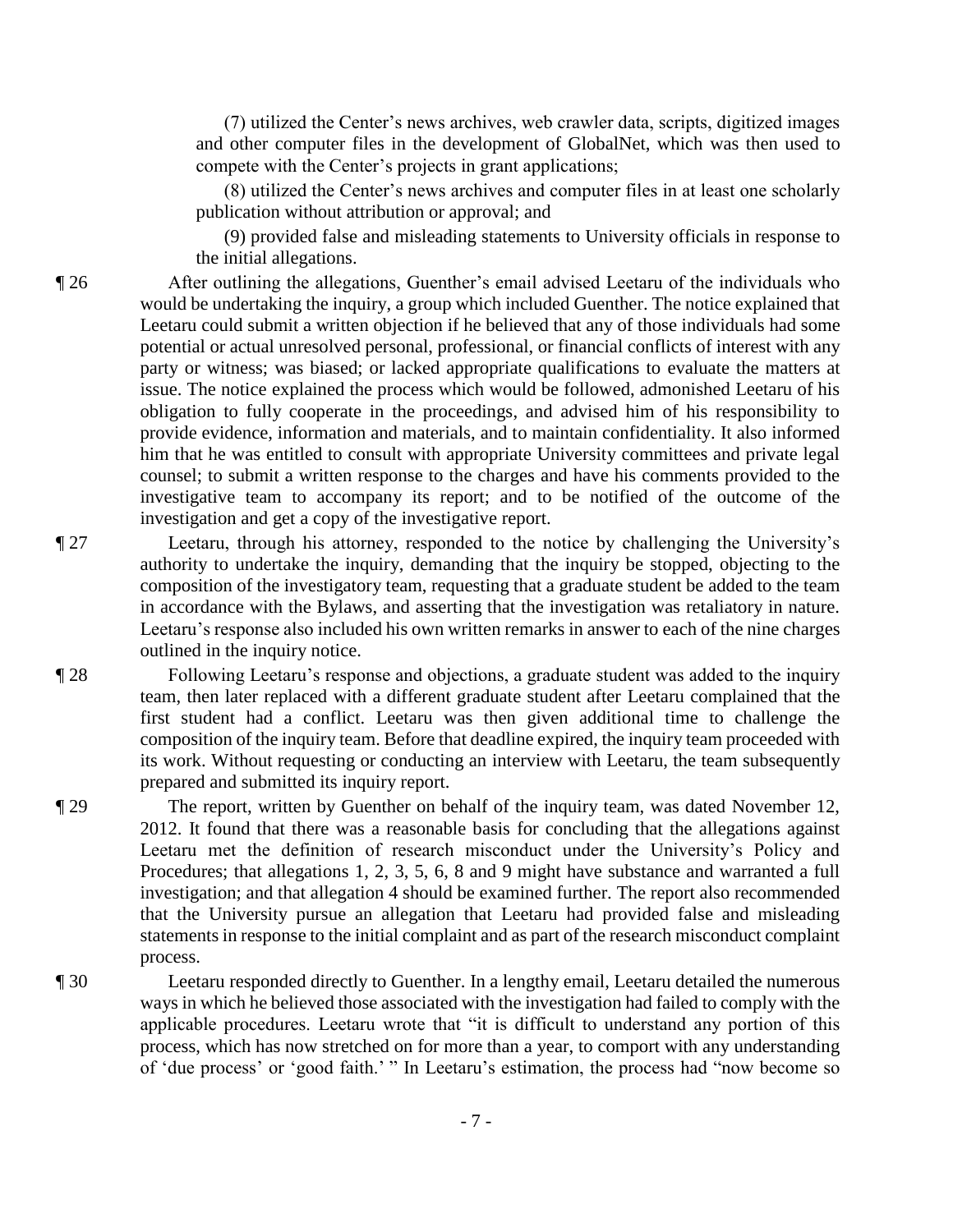corrupted that there is simply no process left and there is no choice but to dismiss the accusations against [him] in their entirety and to permit [the University's ethics officer] to conduct a formal investigation of misconduct by University personnel in their handling of this matter."

¶ 31 Leetaru's attorney responded separately to the University counsel's office. In his letter, Leetaru's attorney expressed his view that the University had substantially violated Leetaru's rights under its own policies and had "not pursued this matter with due process." The attorney's letter further advised counsel for the University that he would seek a temporary restraining order in the event the University decided to initiate a full and formal investigation as recommended by the inquiry team.

¶ 32 On January 3, 2013, Guenther, acting in his capacity as RIO, wrote to Leetaru to advise him that the matter would proceed to the third stage, investigation. The specific allegations that were to be investigated tracked those identified by the inquiry, specifically, the items labelled by the inquiry team as 1-6, 8 and 9.

¶ 33 The following month, Leetaru's attorney initiated this litigation by filing a complaint in the circuit court of Champaign County for preliminary and permanent injunctive relief. The complaint named as defendants Guenther and the University's Board of Trustees. The lawsuit did not concern Leetaru's status as an employee or challenge the University's decision terminating his employment. Rather, it pertained solely to Leetaru's status as a graduate student and the threat to that status posed by the manner in which the research misconduct proceedings were being conducted.

¶ 34 Leetaru alleged that during the course of the proceedings, defendants repeatedly acted in excess of their delegated authority by violating the fundamental due process rights accorded Leetaru as a graduate student through the University's published rules, policies, bylaws and regulations. After setting out the controlling policies and procedures, the complaint described how the course of the inquiry deviated from those policies and procedures. The list was lengthy and included the following:

> (1) Although the proceedings against Leetaru were directed at his status as a graduate student, the complaint and ensuing inquiry and investigation were unrelated to the research he is doing to fulfill his degree requirements. They were premised instead on conduct related to his status as an employee of the Cline Center.

> (2) While the Policy and Procedures specified that the decision as to whether a complaint should move from assessment to inquiry is to be made by the dean, the decision in this case was made by the RIO and UEO together with an interim vice chancellor (Wilson) who had been substituted for the dean notwithstanding the absence of any rule authorizing other administrators to stand in for the dean in such proceedings.

> (3) In addition to being made by the wrong person, the determination that the matter should move from the assessment stage to the inquiry stage was untimely. The decision to proceed should have been made within 15 days after the complaint was brought to the attention of the relevant dean. In this case, the Dean had direct or constructive notice of the complaint by late February. By Leetaru's calculations, the dean should have made a decision no later than March 9, 2012. Instead, the decision, made by the dean's substitute, did not come until May 1, 2012, making it 53 days late, and it was not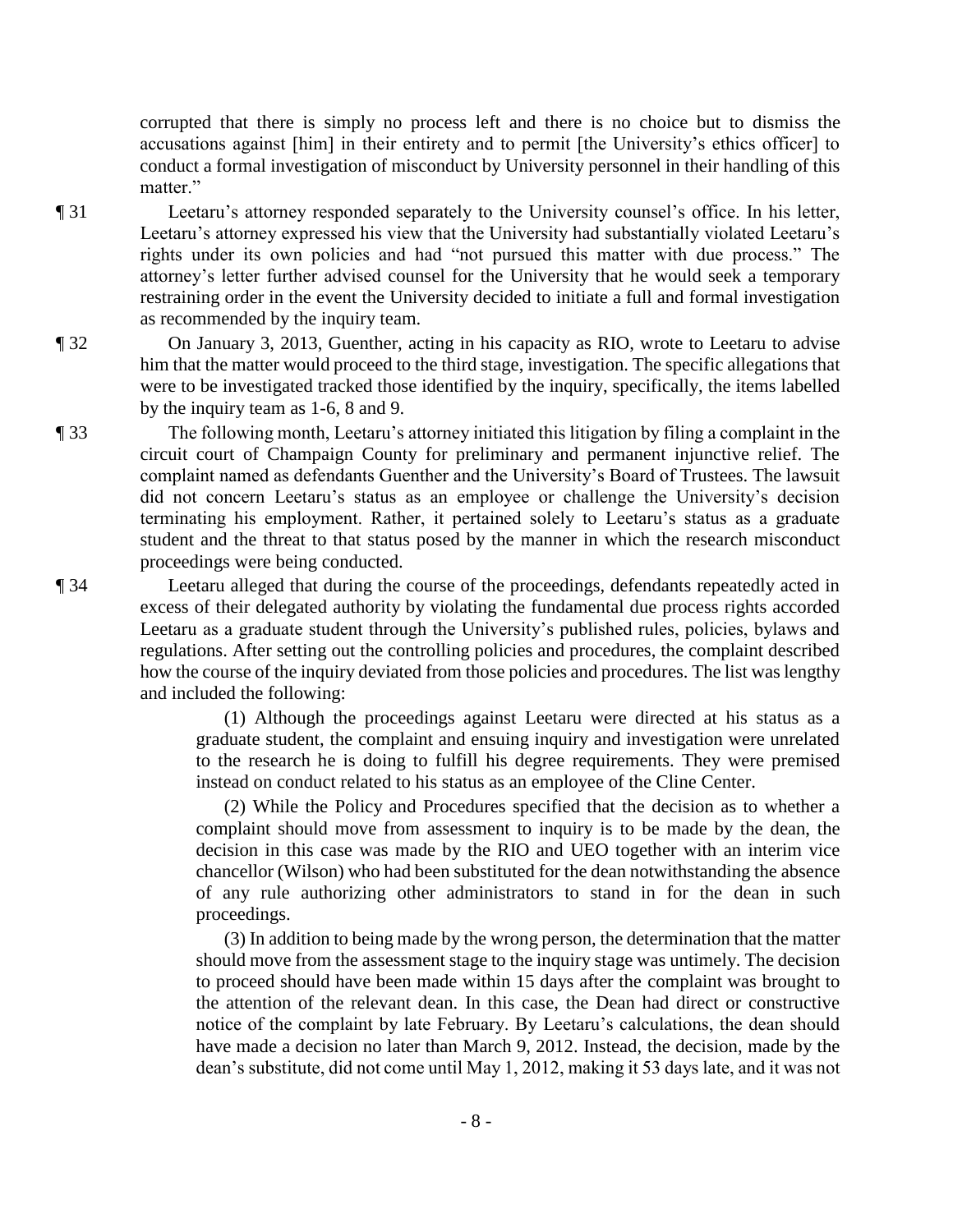communicated to Leetaru until mid-September, approximately four and a half months later.

 (4) Contrary to the Bylaws, the inquiry team initially did not include any graduate student, and then, when a graduate student was appointed, the student had to be replaced due to a conflict.

 (5) The Policy and Procedures provide that the inquiry team will normally interview the student under investigation. In this case, however, not only was Leetaru not interviewed, but the RIO specifically instructed the inquiry team not to contact or communicate with him.

 (6) The Policy and Procedures state that the inquiry team shall prepare a written report, but the report here was prepared and submitted by the RIO, actions which, in Leetaru's view, usurped the authority of the team.

 (7) The sequestration procedures set forth in the Policy and Procedures were not properly followed, depriving Leetaru of access to materials he needed to defend himself and enabling others to tamper with the data.

 (8) The decision by the vice chancellor for research (VCR) that the matter should move from the inquiry stage to the investigation phase was untimely. According to the Policy and Procedures, the VCR was to make his determination within 10 calendar days of receiving the inquiry team's report and any written comments from the student and then to provide written notice to the student. By Leetaru's calculations, the VCR's deadline for these actions expired in December 2012, but he did not receive written notice until January 2013.

 (9) Although the Policy and Procedures permit the VCR to extend any timeline or "make such other changes to these procedures as may be necessary to effectuate the purposes of this Policy or insure [a student's] right of due process," the Policy and Procedures also specify that the student is to be consulted about any such changes. According to Leetaru, he was not consulted about the deviations from the Policy and Procedures in his case.

¶ 35 Leetaru alleged in his complaint that by failing to abide by the Policy and Procedures and the Bylaws, defendants exceeded their delegated authority and violated his fundamental due process rights. He further asserted that the University's internal or administrative procedures provided no mechanism for him to compel the defendants to follow their own policies, and that in the absence of intervention by the courts, he would suffer irreparable harm "in the loss of his ability to continue his doctoral studies, write and defend his dissertation, and be awarded a Ph.D., the loss of additional research grants beyond those already lost, the loss of his reputation and stature in the community in his field to such extent that [he] could not be fully compensated by money damages." For his relief, Leetaru asked that defendants be preliminarily and permanently enjoined from proceeding with the investigation. Leetaru did not assert that he was in any way exempt from scrutiny by the University or its Graduate School of Library and Information Science, nor did he challenge the University's right, power and duty to protect its academic integrity. His position was simply that if the University was going to investigate him for research misconduct, it should be required to carry out that investigation in accordance with the rules, policies, bylaws and regulations it had promulgated to govern such investigations.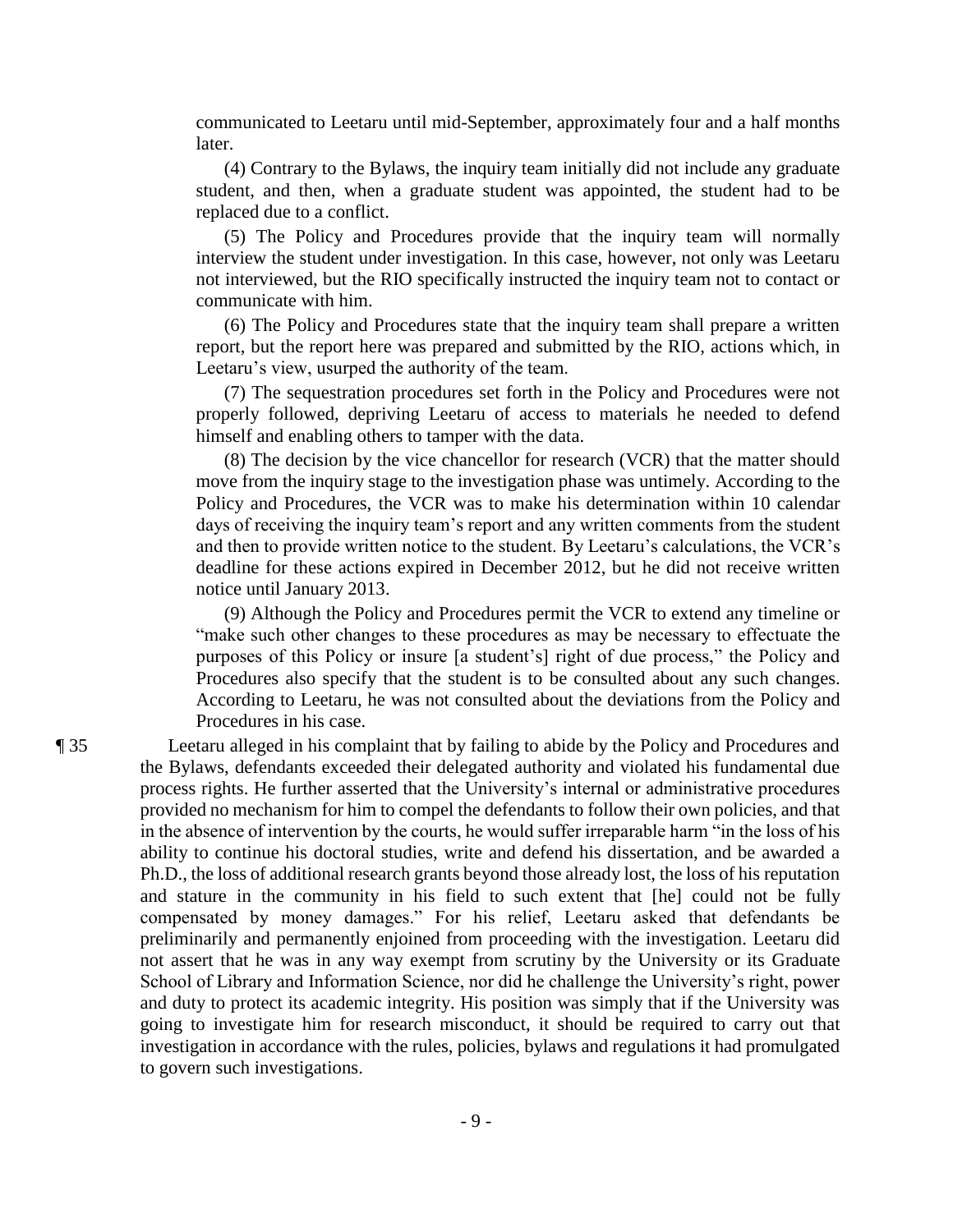- ¶ 36 Defendants responded to Leetaru's allegations by filing a motion to dismiss his cause of action for lack of subject matter jurisdiction pursuant to section  $2-619(a)(1)$  of the Code of Civil Procedure (735 ILCS 5/2-619(a)(1) (West 2012)). Invoking the State Lawsuit Immunity Act (745 ILCS 5/0.01 *et seq.* (West 2012)) and the Court of Claims Act (705 ILCS 505/1 *et seq.* (West 2012)), defendants contended that this action was actually one against the State, that the State is not subject to being sued in circuit court except under circumstances not present in this case, and that exclusive jurisdiction over Leetaru's claims lay in the Court of Claims.
- ¶ 37 While the motion to dismiss was pending, Leetaru sought a temporary restraining order. His request was denied by the circuit court. The appellate court affirmed on interlocutory appeal in an unpublished order under Illinois Supreme Court Rule 23 (Ill. S. Ct. R. 23 (eff. July 1, 2011)) on the grounds that denial of the temporary restraining order was not an abuse of discretion based on the information then available to the court. *Leetaru v. Board of Trustees of the University of Illinois*, 2013 IL App (4th) 130290-U.
- ¶ 38 Following remand from the appellate court, the circuit court took up defendants' motion to dismiss. It concluded that the motion was meritorious and therefore dismissed Leetaru's cause of action for lack of jurisdiction. Leetaru promptly appealed. Once again he was unsuccessful. The appellate court agreed that the circuit court lacked jurisdiction and affirmed its judgment dismissing the case. 2014 IL App (4th) 130465. As noted at the outset of this opinion, Leetaru then petitioned this court for leave to appeal, which we allowed.

### ¶ 39 ANALYSIS

- ¶ 40 In undertaking our analysis, we begin by clarifying what is and is not before us. Central to this appeal is the fact that it arises from the circuit court's ruling on a motion to dismiss pursuant to section 2-619 of the Code of Civil Procedure (735 ILCS 5/2-619 (West 2010)). A motion to dismiss under section 2-619 admits the sufficiency of the complaint, but asserts affirmative matter that defeats the claim. *Bjork v. O'Meara*, 2013 IL 114044, ¶ 21. Consistent with their decision to invoke section 2-619, defendants therefore do not and could not challenge the legal sufficiency of Leetaru's complaint. See *Smith v. Waukegan Park District*, 231 Ill. 2d 111, 121 (2008) (to raise a challenge pursuant to section 2-619, a defendant "must admit the legal sufficiency" of plaintiff's complaint). For present purposes, defendants accept that Leetaru has stated a legally cognizable claim against them based on their failure to adhere to the Policy and Procedures and Bylaws governing discipline of graduate students at the University. Their contention is simply that Leetaru is pursuing his claim before the wrong tribunal. In defendants' view, the only body authorized by law to consider Leetaru's complaint is the Illinois Court of Claims.
- ¶ 41 As we have indicated, the circuit court agreed with defendants and therefore dismissed Leetaru's cause of action pursuant to section 2-619(a)(1) of the Code of Civil Procedure (735 ILCS 5/2-619(a)(1) (West 2012)) on the ground that it lacked subject matter jurisdiction. We review a circuit court's grant of a motion to dismiss based on a lack of subject matter jurisdiction *de novo. Village of Roselle v. Commonwealth Edison Co.*, 368 Ill. App. 3d 1097, 1104 (2006); see *People v. Philip Morris, Inc.*, 198 Ill. 2d 87, 94 (2001).
- 

¶ 42 Defendants' jurisdictional challenge is premised on principles of sovereign immunity. The doctrine of sovereign immunity was abolished in Illinois by the 1970 Constitution "[e]xcept as the General Assembly may provide by law." Ill. Const. 1970, art. XIII, § 4. As it was

- 10 -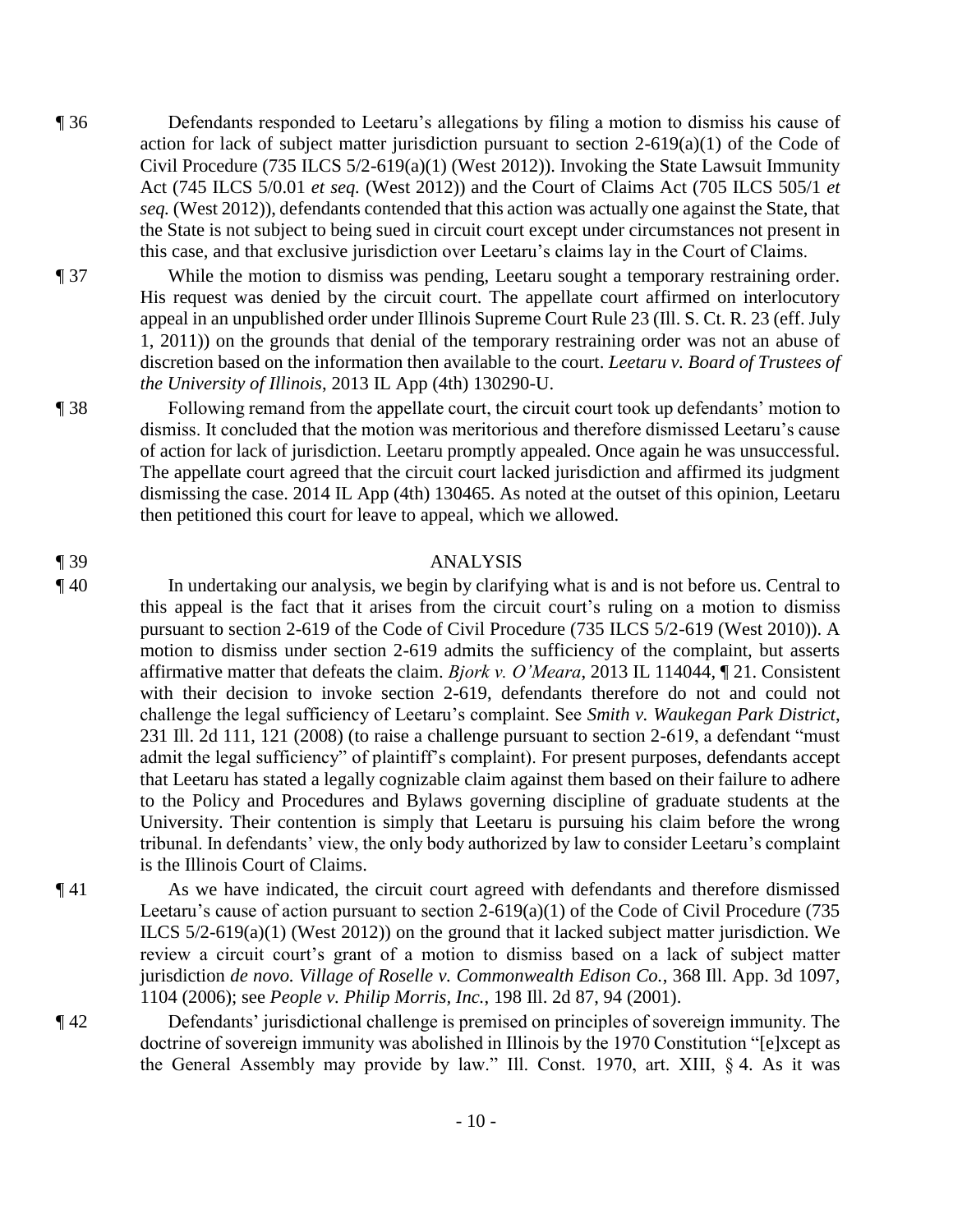authorized to do under this provision, the General Assembly subsequently reinstituted the doctrine through enactment of the State Lawsuit Immunity Act (745 ILCS 5/0.01 *et seq.* (West 2012)). The statute provides that except as provided in the Court of Claims Act (705 ILCS 505/1 *et seq.* (West 2012)) and several other specified statutes, "the State of Illinois shall not be made a defendant or party in any court." 745 ILCS 5/1 (West 2012). *Township of Jubilee v. State of Illinois*, 2011 IL 111447, ¶ 22. The Court of Claims Act, in turn, states that the Court of Claims shall have exclusive jurisdiction to hear and determine nine enumerated matters, including "[a]ll claims against the State founded upon any law of the State of Illinois or upon any regulation adopted thereunder by an executive or administrative officer or agency." 705 ILCS 505/8(a) (West 2012).

¶ 43 Leetaru's complaint does not purport to assert a claim against the State as such. Rather, it names as defendants the Board of Trustees of the University, a public corporation (110 ILCS 305/1 (West 2012)), and one of its associate vice chancellors. Defendants contend, however, that the exclusive jurisdiction provision of the Court of Claims Act should nevertheless apply because, notwithstanding the formal designation of the parties, the lawsuit actually seeks to control the actions of the State or subject it to liability and that it is therefore tantamount to an action against the State itself.

¶ 44 Defendants are correct that the formal identification of the parties as they appear in the record is not dispositive for purposes of the Court of Claims Act. In determining whether sovereign immunity applies to a particular case, substance takes precedence over form. See *Hudgens v. Dean*, 53 Ill. App. 3d 126, 129 (1977). That an action is nominally one against the servants or agents of the State does not mean that it will not be considered as one against the State itself. See *Senn Park Nursing Center v. Miller*, 104 Ill. 2d 169, 187 (1984). By the same token, the fact that the named defendant is an agency or department of the State does not mean that the bar of sovereign immunity automatically applies. In appropriate circumstances, plaintiffs may obtain relief in circuit court even where the defendant they have identified in their pleadings is a state board, agency or department. See *Landfill, Inc. v. Pollution Control Board*, 74 Ill. 2d 541, 552 (1978); *Moline Tool Co. v. Department of Revenue*, 410 Ill. 35, 37 (1951); *Rockford Memorial Hospital v. Department of Human Rights*, 272 Ill. App. 3d 751, 757 (1995); *Illinois State Employees Ass'n v. Department of Children & Family Services*, 178 Ill. App. 3d 712, 717 (1989).

¶ 45 Whether an action is in fact one against the State and hence one that must be brought in the Court of Claims depends on the issues involved and the relief sought. *Healy v. Vaupel*, 133 Ill. 2d 295, 308 (1990); *Moline Tool Co.*, 410 Ill. at 37; *Senn Park Nursing Center*, 104 Ill. 2d at 186; *City of Springfield v. Allphin*, 74 Ill. 2d 117, 124 (1978); *Sass v. Kramer*, 72 Ill. 2d 485, 490-91 (1978). The prohibition " 'against making the State of Illinois a party to a suit cannot be evaded by making an action nominally one against the servants or agents of the State when the real claim is against the State of Illinois itself and when the State of Illinois is the party vitally interested.' " *Healy*, 133 Ill. 2d at 308 (quoting *Sass v. Kramer*, 72 Ill. 2d at 491). The doctrine of sovereign immunity "affords no protection, however, when it is alleged that the State's agent acted in violation of statutory or constitutional law or in excess of his authority, and in those instances an action may be brought in circuit court." *Id.* (and cases cited therein). See *S.J. Groves & Sons Co. v. State*, 93 Ill. 2d 397, 401 (1982).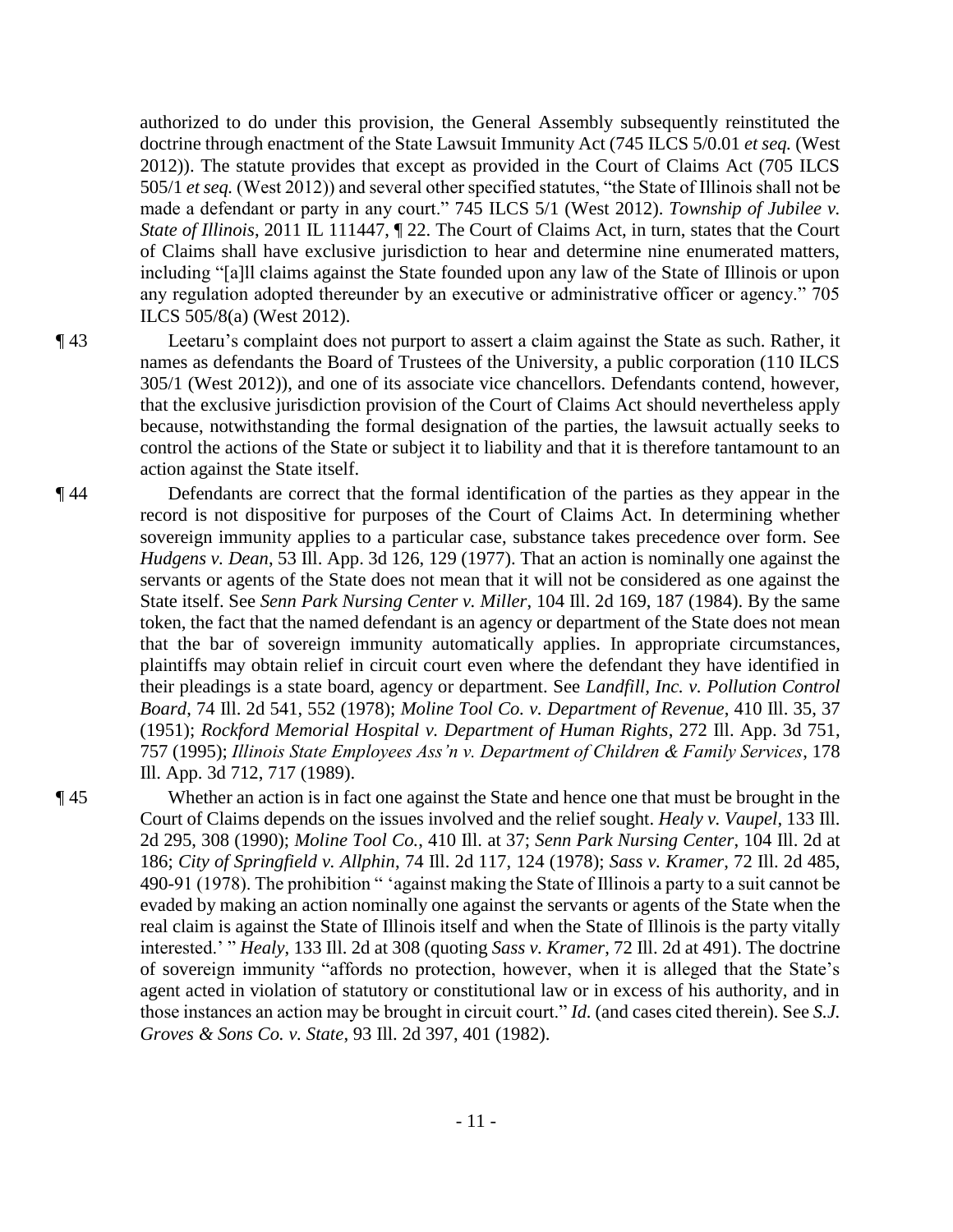- ¶ 46 This exception is premised on the principle that while legal official acts of state officers are regarded as acts of the State itself, illegal acts performed by the officers are not. In effect, actions of a state officer undertaken without legal authority strip the officer of his official status. Accordingly, when a state officer performs illegally or purports to act under an unconstitutional act or under authority which he does not have, the officer's conduct is not regarded as the conduct of the State. *PHL, Inc. v. Pullman Bank & Trust Co.*, 216 Ill. 2d 250, 261 (2005). A suit may therefore be maintained against the officer without running afoul of sovereign immunity principles. *Sass v. Kramer*, 72 Ill. 2d at 492; *Senn Park Nursing Center*, 104 Ill. 2d at 188.
- 

¶ 47 Of course, not every legal wrong committed by an officer of the State will trigger this exception. For example, where the challenged conduct amounts to simple breach of contract and nothing more, the exception is inapplicable. *Smith v. Jones*, 113 Ill. 2d 126, 132-33 (1986). Similarly, a state official's actions will not be considered *ultra vires* for purposes of the doctrine merely because the official has exercised the authority delegated to him or her erroneously. The exception is aimed, instead, at situations where the official is not doing the business which the sovereign has empowered him or her to do or is doing it in a way which the law forbids. *PHL, Inc. v. Pullman Bank & Trust Co.*, 216 Ill. 2d at 266. The purpose of the doctrine of sovereign immunity, after all is to "protect[] the State from interference in its performance of the functions of government and preserve[ ] its control over State coffers." *S.J. Groves & Sons Co. v. State*, 93 Ill. 2d 397, 401 (1982). The State cannot justifiably claim interference with its functions when the act complained of is unauthorized or illegal. *Senn Park Nursing Center*, 104 Ill. 2d at 188.

¶ 48 For similar reasons, the courts of Illinois have consistently held that an action to enjoin the State or its agents from taking actions in excess of their authority and in violation of plaintiff's protectable legal interests does not contravene the immunity prohibition. *Id.* at 189. Even where the nominal defendant is the State or an agency of the State, sovereign immunity will not bar the action because the action is not considered to be against the State itself. As we have explained:

> " ' "[t]he presumption obtains that the State, or a department thereof, will not, and does not, violate the constitution and laws of the State, but that such violation, if it occurs, is by a State officer or the head of a department of the State and such officer or head may be restrained by a proper action instituted by a citizen." ' *City of Springfield v. Allphin* (1978), 74 Ill. 2d 117, 124 \*\*\*, quoting *Schwing v. Miles* (1937), 367 Ill. 436, 441-42 \*\*\*." (Internal quotation marks omitted.) *Id*.

Applying these principles, this court and our appellate court have repeatedly reaffirmed the right of plaintiffs to seek injunctive relief in circuit court to prevent unauthorized or unconstitutional conduct by the State, its agencies, boards, departments, commissions and agents or to compel their compliance with legal or constitutional requirements. See *City of Springfield v. Allphin*, 74 Ill. 2d 117; *County of Cook v. Ogilvie*, 50 Ill. 2d 379, 383 (1972); *Herget National Bank of Pekin v. Kenney*, 105 Ill. 2d 405, 408-11 (1985); *Rockford Memorial Hospital v. Department of Human Rights*, 272 Ill. App. 3d at 757; *Village of Maywood Board of Fire & Police Commissioners v. Department of Human Rights*, 296 Ill. App. 3d 570, 579 (1998). This includes actions to require compliance with administrative rules and regulations,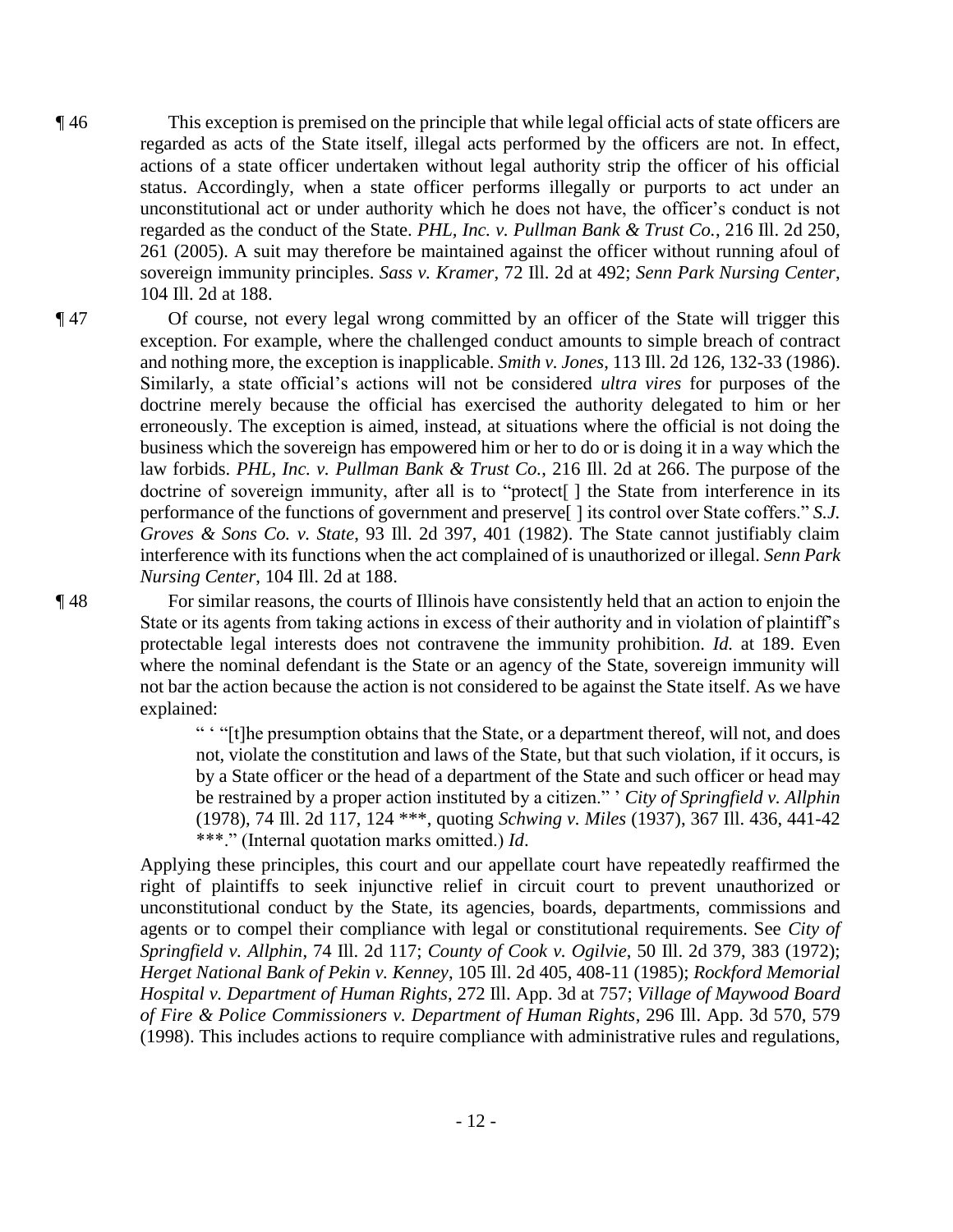for violation of such rules and regulations is illegal. See *Farmer v. McClure*, 172 Ill. App. 3d 246, 254 (1988); *Fernandes v. Margolis*, 201 Ill. App. 3d 47, 50 (1990).

- ¶ 49 Under the foregoing authorities, the cause of action alleged by Leetaru in this case may proceed in circuit court without offending principles of sovereign immunity. As we have already pointed out, Leetaru does not question the right of defendants to investigate research misconduct by graduate students at the University of Illinois. That is something they clearly have authority to do in furtherance of the University's educational mission. Rather, his contention is that in investigating misconduct, defendants are legally obligated to adhere to the policies and procedures promulgated by the University governing such investigations as "set out *inter alia* in the 'University of Illinois Policy and Procedures on Academic Integrity in Research and Publication,' \*\*\* and the 'Bylaws of the Graduate College,' " and that in the numerous and various ways alleged in his complaint, they have failed and refused to do so. Defendants' alleged acts and omissions, moreover, involve far more than a mere difference of opinion over how the rules and regulations should be interpreted or applied and are not simply the result of some inadvertent oversight or *de minimis* technical violation. Rather, according to Leetaru, they constitute a fundamental disregard for core provisions governing academic discipline at the University, thereby exceeding defendants' authority and violating Leetaru's constitutional rights to due process.
- ¶ 50 As noted at the outset of our analysis, by moving to dismiss under section 2-619 of the Code of Civil Procedure (735 ILCS 5/2-619 (West 2012)), defendants have admitted the legal sufficiency of the plaintiff's cause of action. *Kedzie & 103rd Currency Exchange, Inc. v. Hodge*, 156 Ill. 2d 112, 115 (1993); *Smith v. Waukegan Park District*, 231 Ill. 2d 111, 121 (2008) (as modified on denial of rehearing). Whether defendants' conduct is, in fact, actionable on the grounds that it was unauthorized, illegal and in violation of Leetaru's rights is a question that defendants may pursue further following remand. For purposes of this appeal, however, it is not at issue. Because sovereign immunity affords no protection when agents of the State have acted in violation of statutory or constitutional law or in excess of their authority, which is precisely what Leetaru has alleged, Illinois precedent compels the conclusion that he was entitled to proceed in circuit court. *Fritz v. Johnston*, 209 Ill. 2d 302, 311 (2004); *Bio-Medical Laboratories, Inc. v. Trainor*, 68 Ill. 2d 540, 548 (1977) (suit to enjoin state agent from taking actions in excess of his delegated authority and in violation of plaintiff's protectable legal interests not barred by sovereign immunity); see *Farmer v. McClure*, 172 Ill. App. 3d at 254 (action taken in violation of administrative rules is illegal and is not protected by the shield of sovereign immunity). The circuit court therefore erred when it dismissed Leetaru's cause of action for lack of subject matter jurisdiction, and its judgment should not have been affirmed by the appellate court.
- ¶ 51 In urging a contrary result, defendants assert that sovereign immunity principles should bar the action in circuit court because it seeks to enforce a present claim against the State and would interfere with the performance of a governmental function. This argument is untenable. Unlike cases such as *Ellis v. Board of Governors of State Colleges & Universities*, 102 Ill. 2d 387 (1984), which sought damages and other relief based on discharge of a tenured university professor, or *Healy v. Vaupel*, 133 Ill. 2d 295 (1990), which sought damages for personal injuries sustained by a gymnast during university-sponsored gymnastics activities, Leetaru's action does not seek redress for some past wrong. As we have explained, it seeks only to prohibit future conduct (proceeding with the disciplinary process) undertaken by agents of the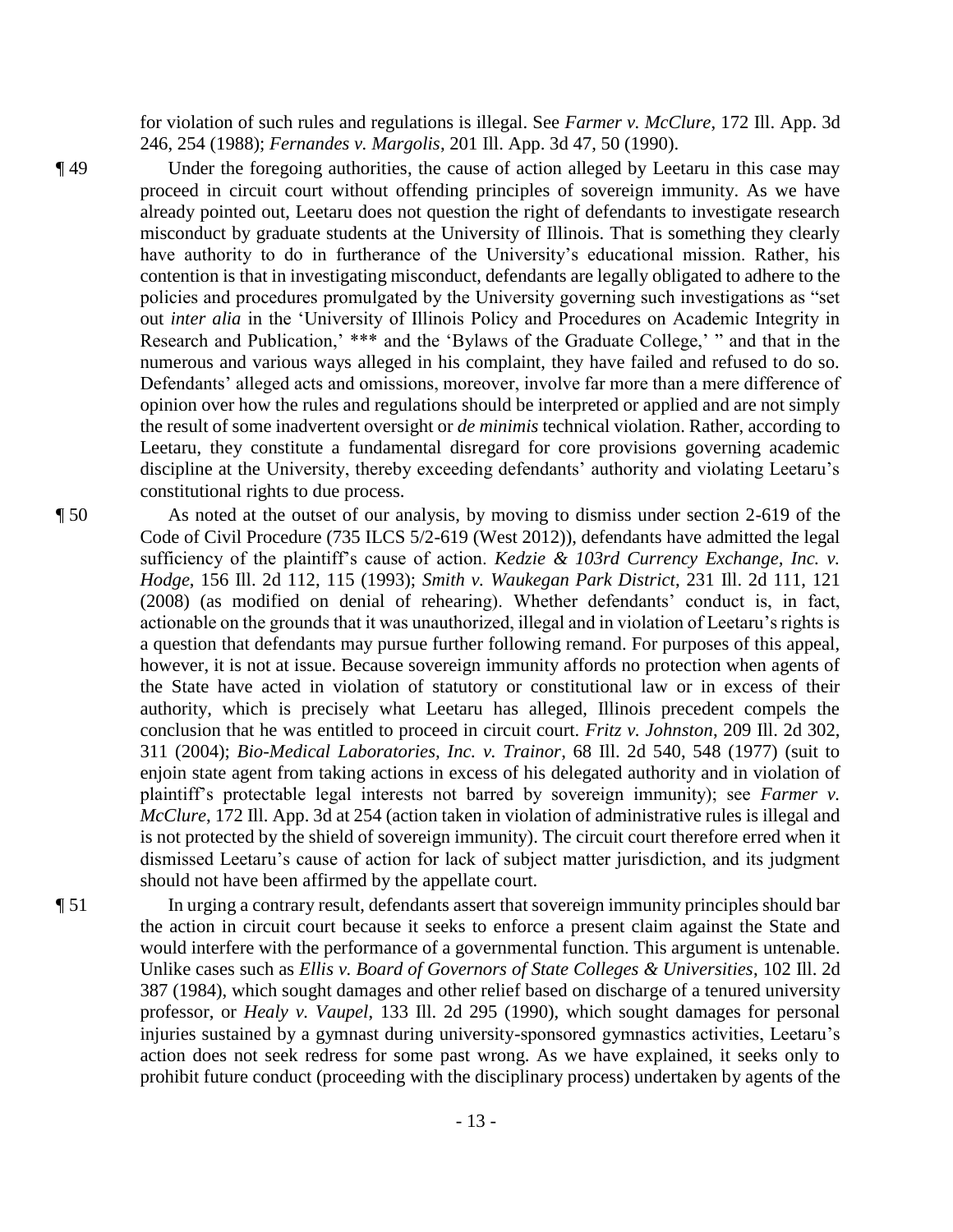State in violation of statutory or constitutional law or in excess of their authority. Claims of this kind are not against the State at all and do not threaten the State's sovereign immunity. *PHL, Inc. v. Pullman Bank & Trust Co.*, 216 Ill. 2d at 261; *Bio-Medical Laboratories, Inc. v. Trainor*, 68 Ill. 2d at 548.

¶ 52 On this appeal, Leetaru has advanced an alternative theory to support his right to proceed in circuit court, namely, that the General Assembly made defendants amenable to suit there when it enacted section 1 of the University of Illinois Act (110 ILCS 305/1 (West 2012)). That statute states, *inter alia*, that the Board of Trustees of the University of Illinois may sue and be sued, provided that any suit against the Board based upon a claim sounding in tort must be filed in the Court of Claims.

¶ 53 In *City of Chicago v. Board of Trustees of the University of Illinois*, 293 Ill. App. 3d 897, 903 (1997), the Appellate Court, First District, examined section 1 and concluded that its "sue and be sued" provision constitutes an exception to the doctrine of sovereign immunity in non-tort actions that are not covered in the Court of Claims Act and that the City of Chicago could therefore rely on it as a basis for bringing an equitable action for declaratory relief against the Board of Trustees of the University of Illinois in circuit court. Invoking this authority, Leetaru asserts that because the present lawsuit is not an action sounding in tort, but rather an equitable proceeding to halt action by defendants that is alleged to be unauthorized and in violation of constitutional protections, section 1's "sue or be sued" provision should likewise permit him to proceed in circuit court.

¶ 54 The appellate court in this case rejected that argument based on *Raymond v. Goetz*, 262 Ill. App. 3d 597 (1994), an Appellate Court, Fourth District, decision which predated *City of Chicago v. Board of Trustees of the University of Illinois*, 293 Ill. App. 3d 897. The plaintiff in *Raymond* asserted that because the University of Illinois's enabling legislation empowered it to sue and be sued, provided that tort claims against it had to be brought in the Court of Claims, then by implication contract claims against the University need not be brought in the Court of Claims but could be asserted instead in circuit court. *Raymond*, 262 Ill. App. 3d at 600. The appellate court, however, disagreed. It held that a university's enabling act was not determinative of where it could be sued and that regardless of the provisions of the enabling legislation, the proper jurisdiction for a suit against the University for breach of contract was controlled by the State Lawsuit Immunity Act (745 ILCS 5/0.01 *et seq.* (West 2012)). Because the Act incorporated the Court of Claims Act, which conferred exclusive jurisdiction on the Court of Claims over actions against the State for breach of contract, the appellate court concluded that the Court of Claims had exclusive jurisdiction to hear the plaintiff's contract dispute against the University. For this and other reasons, it affirmed dismissal of plaintiff's cause of action for lack of jurisdiction.

¶ 55 *City of Chicago v. Board of Trustees of the University of Illinois*, 293 Ill. App. 3d 897, distinguished *Raymond*, 262 Ill. App. 3d 597, and similar authorities on the grounds that they involved contract or tort claims, and were inapplicable to claims such as the one before it, which asked for declaratory relief. *City of Chicago v. Board of Trustees of the University of Illinois*, 293 Ill. App. 3d at 902-03. Leetaru argues that his claim for injunctive relief is similarly distinguishable and the appellate court in this case should therefore have followed *City of Chicago v. Board of Trustees of the University of Illinois*, 293 Ill. App. 3d 897, rather than *Raymond*, 262 Ill. App. 3d 597.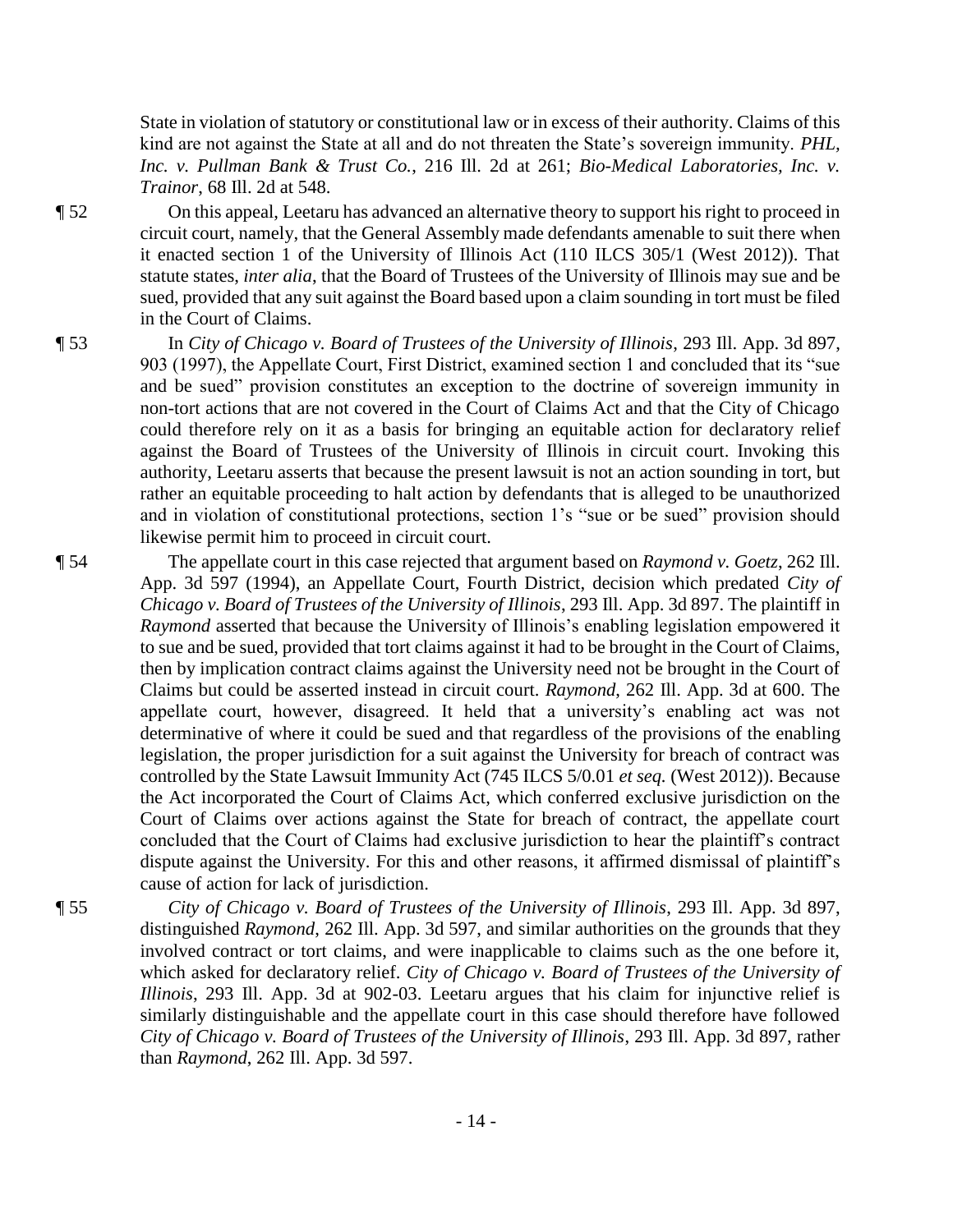- ¶ 56 We agree with Leetaru that there is analytical tension between how the appellate court viewed section 1 of the University of Illinois Act in this case and how the statute was interpreted in *City of Chicago v. Board of Trustees of the University of Illinois*, 293 Ill. App. 3d 897. Resolution of that tension, however, must wait for another day. It is axiomatic that this court will not consider issues where they are not essential to the disposition of the cause or where the result will not be affected regardless of how the issues are decided. *People ex rel. Sklodowski v. State*, 162 Ill. 2d 117, 130 (1994) (as modified on denial of rehearing). This is just such a situation. Even if the appellate court in this case was correct and jurisdiction could not be predicated on section 1, that conclusion would not change the outcome. Leetaru is entitled to pursue injunctive relief in circuit court based on the exception to sovereign immunity set forth above.
- ¶ 57 Finally, plaintiff contends that he should be permitted to proceed in circuit court because a contrary conclusion would contravene article I, section 12, of the Illinois Constitution of 1970, which provides, in part, that "[e]very person shall find a certain remedy in the laws for all injuries and wrongs which he receives to his person, privacy, property or reputation." Ill. Const. 1970, art. I, § 12. For the same reasons just discussed, we need not address this contention either. Plaintiff's cause of action may proceed in circuit court whether section 12 would afford him protection or not. A discussion of the scope of section 12 is therefore unnecessary to the disposition.
- ¶ 58 We conclude by emphasizing that our decision today is premised on the particular facts alleged in this case and the specific procedural posture in which the jurisdiction of the circuit court was challenged. Our holding that plaintiff's cause of action should not have been dismissed for lack of jurisdiction under section  $2-619(a)(1)$  is in no sense a ruling on the merits of plaintiff's cause of action. On that we express no view. Whether the conduct alleged in plaintiff's complaint is actionable as a matter of law and can be proven factually are matters that remain to be determined. Our task today is not to decide whether plaintiff had a valid claim, but merely to determine *where* that claim should be litigated. The answer to that is the circuit court.

## ¶ 59 CONCLUSION

- ¶ 60 For the foregoing reasons, the circuit court erred when it dismissed Leetaru's cause of action for lack of jurisdiction, and its judgment should not have been affirmed by the appellate court. The judgments of the circuit and appellate courts are therefore reversed, and the cause is remanded to the circuit court of Champaign County for further proceedings.
- ¶ 61 Reversed and remanded.

### ¶ 62 JUSTICE BURKE, dissenting:

¶ 63 The majority holds that the plaintiff's complaint may go forward in the circuit court under an exception to sovereign immunity which permits lawsuits that seek prospective injunctive relief from *ultra vires* actions committed by state officials. In so holding, the majority misconstrues the scope and nature of the exception. For this reason, as well as others set forth below, I respectfully dissent.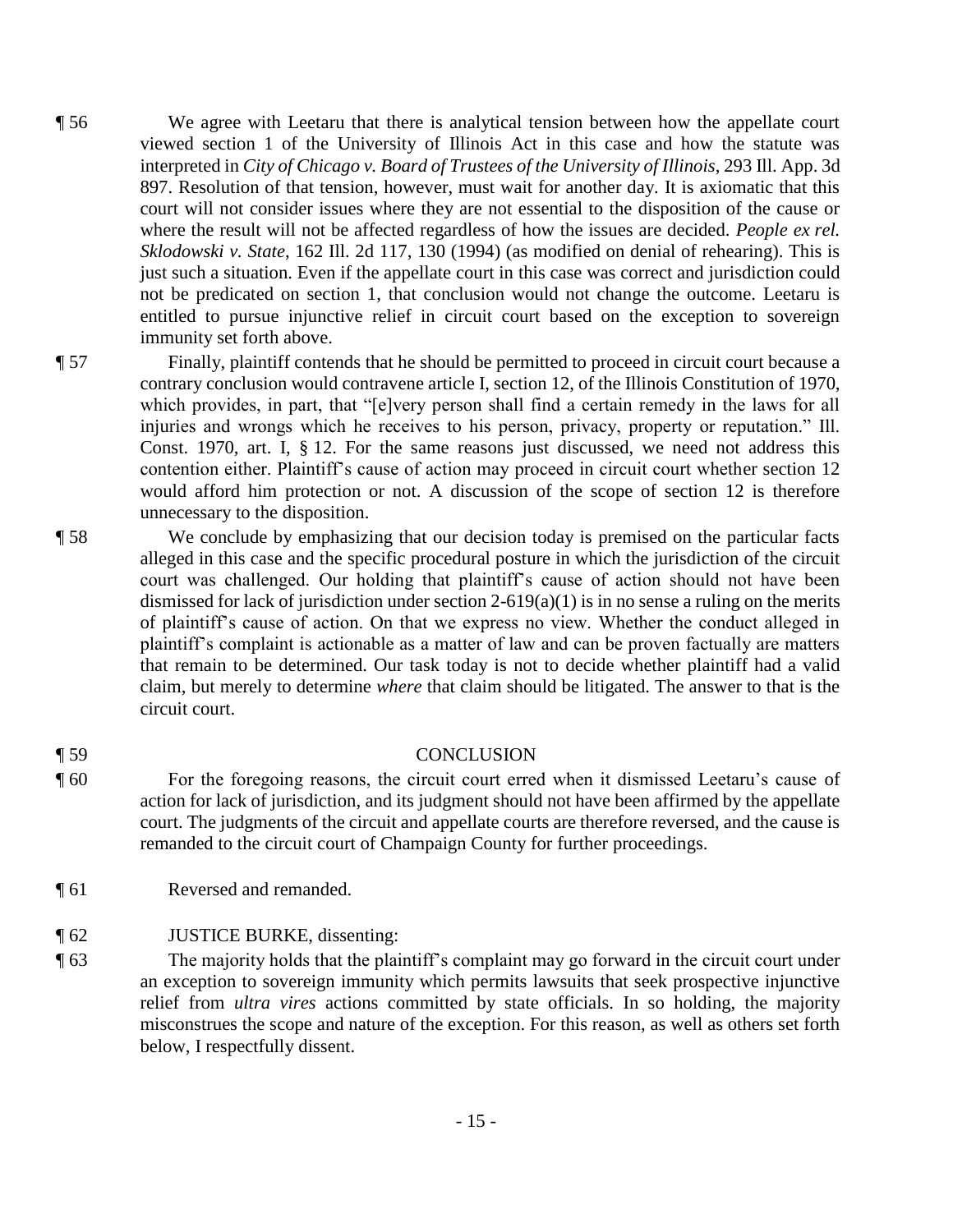#### ¶ 64 BACKGROUND

- ¶ 65 The plaintiff, Kalev Leetaru, filed a two-count complaint in the circuit court of Champaign County seeking preliminary and permanent injunctive relief against the defendants, the "Board of Trustees of the University of Illinois, a Public Corporation,"<sup>1</sup> and "Howard R. Guenther, Associate Vice Chancellor for Research, University of Illinois at Urbana-Champaign, in his official capacity only." The complaint described how Leetaru, while a graduate student at the University of Illinois at Urbana-Champaign, was accused of committing various acts of misconduct including, among other things, misappropriating research material. The complaint alleged that, during the course of investigating these accusations, the University and Guenther violated various procedures that governed the school's investigation of academic and research misconduct.
- ¶ 66 The procedures allegedly violated by the University and Guenther were outlined in two documents: the University's "Policy and Procedures on Academic Integrity in Research and Publication" and the bylaws of the "Graduate College Handbook." In general, these documents, which were generated by the University under its enabling authority (110 ILCS 305/1 (West 2012)), set forth a three-stage process for the University to follow when investigating a complaint of academic or research misconduct.
- ¶ 67 In the first stage, or "[a]ssessment" stage, University officials determine whether the allegations in the complaint meet the definitions of misconduct defined in the Policy and Procedures and whether the allegations are credible. If these criteria are met, the complaint is forwarded to the appropriate University dean who then determines whether the complaint should be advanced to the second or "[i]nquiry" stage. If the complaint is advanced to the inquiry stage, an "[i]nquiry team" is appointed to further investigate the allegations. After considering the allegations in the complaint and relevant evidence, the inquiry team then makes a recommendation to the vice chancellor for research, in the form of a written report, as to whether the complaint should be advanced to the third or "[i]nvestigation" stage. If the vice chancellor for research concludes that an investigation is warranted, a three-member panel is appointed. This panel prepares a report, including any recommended disposition for the misconduct, which is then forwarded to the chancellor of the University. Ultimately, the chancellor is the final adjudicator for all allegations of research misconduct and determines the disposition of the case, including any sanctions.
- ¶ 68 At the time Leetaru filed his complaint, the first two stages of the University's investigation had been completed. The third stage had just begun. *Supra* ¶ 32. Leetaru's complaint alleged that the University and Guenther violated portions of the Policy and Procedures and the Bylaws during the first two stages. Specifically, Leetaru alleged that defendants: allowed the determination as to whether the investigation should proceed from stage one to stage two to be made by the wrong person; failed to make a determination to proceed with a stage-two inquiry within the time limits set forth in the Policy and Procedures; excluded a graduate student from the inquiry team where the Bylaws required that one be on the team and then appointed a student who had to be replaced due to a conflict; instructed the inquiry team not to communicate with or contact Leetaru; failed to allow the inquiry team to  $\overline{a}$

<sup>&</sup>lt;sup>1</sup>The "Board of Trustees of the University of Illinois" is the legal name of the entity commonly known as the University of Illinois. See 110 ILCS 305/1 (West 2012); *Williams v. University of Illinois*, 945 F. Supp. 163, 164 n.1 (N.D. Ill. 1996).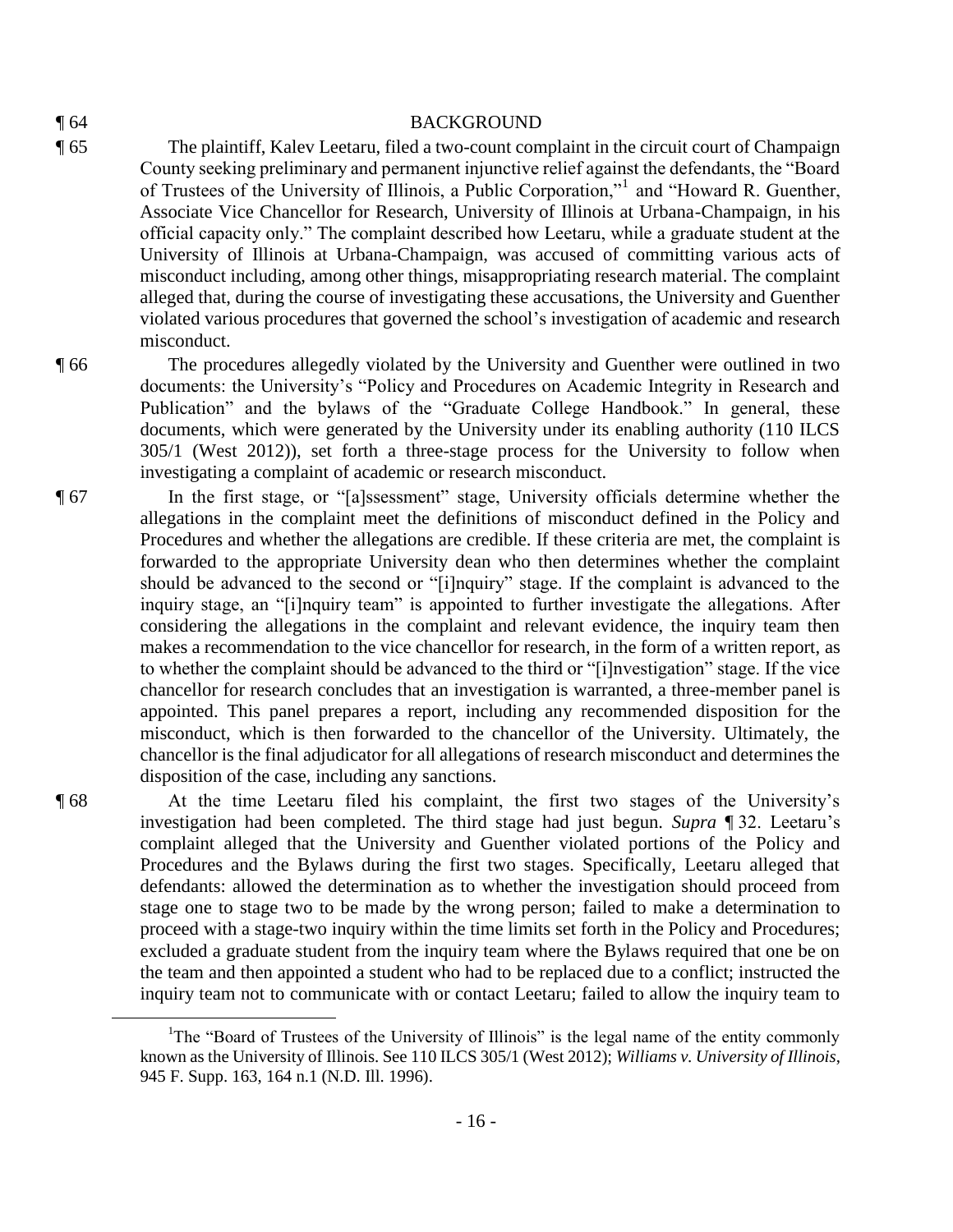draft the inquiry report, which was instead prepared by Guenther; failed to sequester and preserve evidence that would permit Leetaru to defend himself against the allegations of misconduct; failed to timely notify Leetaru whether the matter would proceed from stage two to stage three; and failed to consult with Leetaru regarding any variance to the required time limits for stage one and stage two.

¶ 69 Based on the foregoing allegations, Leetaru's complaint sought—in the words of the complaint itself—"to have the investigation stopped and the University enjoined from continuing the process against him." More specifically, count I of Leetaru's complaint sought a preliminary injunction to "restrain the University of Illinois and Howard Guenther in his official capacity from proceeding with the Investigation." Count II sought a permanent injunction to "restrain the University of Illinois and Howard Guenther in his official capacity from proceeding with the Investigation." See *supra* ¶ 35 ("For his relief, Leetaru asked that defendants be preliminarily and permanently enjoined from proceeding with the investigation.").

 $\P$  70 Defendants filed a joint motion to dismiss Leetaru's complaint under section 2-619(a)(1) of the Code of Civil Procedure (735 ILCS 5/2-619(a)(1) (West 2012)). Defendants contended that the complaint was an action against the "State of Illinois" within the meaning of the State Lawsuit Immunity Act (Immunity Act) (745 ILCS 5/0.01 *et seq*. (West 2012)), and, thus, could not proceed in circuit court. Instead, according to defendants, jurisdiction over Leetaru's complaint was vested exclusively in the Court of Claims under the Court of Claims Act (705 ILCS 505/1 *et seq*. (West 2012)). The circuit court granted defendants' motion. The appellate court affirmed the dismissal. 2014 IL App (4th) 130465.

#### ¶ 71 ANALYSIS

¶ 72 Prior to 1970, sovereign immunity in Illinois was a constitutional doctrine, set forth in article IV, section 26, of the Illinois Constitution of 1870. That provision stated that "[t]he State of Illinois shall never be made defendant in any court of law or equity." Ill. Const. 1870, art. IV, § 26. The Illinois Constitution of 1970 abolished sovereign immunity "[e]xcept as the General Assembly may provide by law." Ill. Const. 1970, art. XIII, § 4. Pursuant to its constitutional authority, the General Assembly reinstated sovereign immunity in the Immunity Act. 745 ILCS 5/0.01 *et seq.* (West 2012). Section 1 of the Immunity Act states that "[e]xcept as provided in the Illinois Public Labor Relations Act, the Court of Claims Act, the State Officials and Employees Ethics Act, and Section 1.5 of this Act, the State of Illinois shall not be made a defendant or party in any court." 745 ILCS 5/1 (West 2012).

- ¶ 73 The Immunity Act's seemingly straightforward requirement that "the State of Illinois shall not be made a defendant or party in any court" has generated a considerable body of case law that has not always been consistent in defining those instances where the State is made a defendant in circuit court. It is necessary, therefore, to set forth the governing framework used when the statute is raised as a defense.
- ¶ 74 The Immunity Act may be implicated whenever a plaintiff files a direct action in circuit court which names as a defendant the State of Illinois, a state agency, department or other arm of the State, or a State employee or official. If the lawsuit names the State of Illinois as a defendant, the analysis is straightforward. Because the General Assembly has "specifically prohibited making the State of Illinois a defendant or party in any court" (*Sass v. Kramer*, 72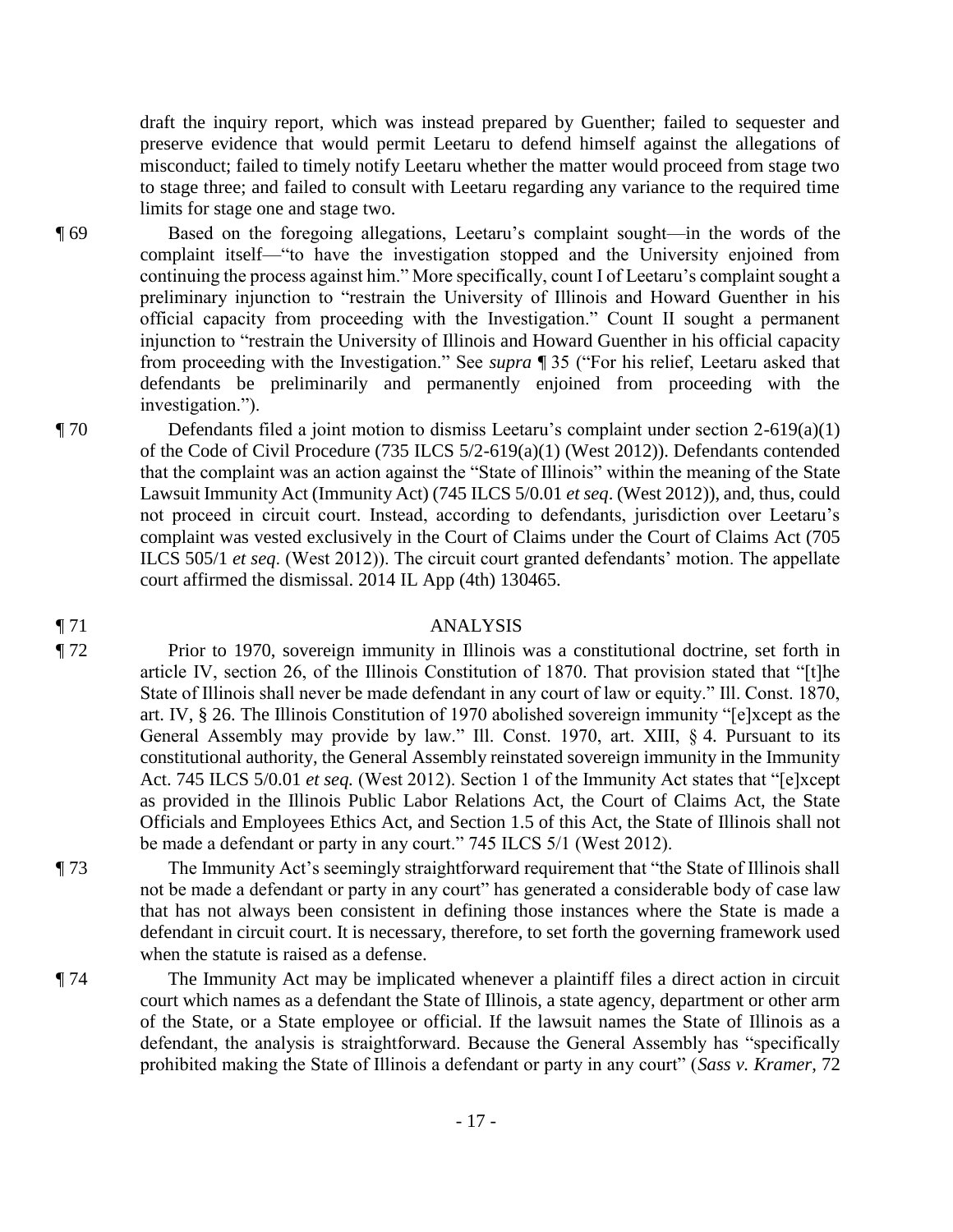Ill. 2d 485, 490 (1978)), the State may claim immunity and must be dismissed from the case. The only exception to this rule is if the legislature has, through clear and unequivocal statutory language, consented to suit and waived sovereign immunity. *In re Special Education of Walker*, 131 Ill. 2d 300, 303 (1989); *People ex rel. Madigan v. Excavating & Lowboy Services, Inc.*, 388 Ill. App. 3d 554, 560 (2009). By way of example, the Illinois Public Labor Relations Act (5 ILCS 315/1 *et seq*. (West 2012)), which is mentioned in the Immunity Act, contains a clear and unequivocal consent to suit in circuit court. Section 25 of that act provides, "For purposes of this Act, the State of Illinois waives sovereign immunity." 5 ILCS 315/25 (West 2012).

¶ 75 The foregoing analysis also applies to entities that are a part or arm of the State rather than a separate political unit, such as a municipality or local public entity. This is so because a lawsuit which makes an arm of the State a defendant is considered to be a suit against the State itself. *People ex rel. Freeman v. Department of Public Welfare*, 368 Ill. 505, 507 (1938) ("It is settled that a suit against a governmental agency which is a part, or division, of the State government is a suit against the State \*\*\*."); *Magna Trust Co. v. Department of Transportation*, 234 Ill. App. 3d 1068, 1070 (1992); *Swope v. Northern Illinois Gas Co.*, 221 Ill. App. 3d 241, 242 (1991) ("A suit against a department or agency of the State is considered to be a suit against the State for immunity purposes."); *Gordon v. Department of Transportation*, 109 Ill. App. 3d 1071, 1074 (1982). Questions may arise in individual cases as to whether a particular entity is properly considered part of the State or whether it is something else, and this may necessitate an examination of the nature of the entity being sued. See, *e.g.*, *Williams v. Medical Center Comm'n*, 60 Ill. 2d 389, 393-94 (1975). However, if the entity is deemed an arm of the State, it is subject to the Immunity Act and may not be made a defendant in circuit court unless there is a clear statutory waiver of the immunity.

¶ 76 A lawsuit that makes a State official or employee a defendant requires a more involved analysis. An action that is brought nominally against a State official or employee in his personal capacity avoids the literal terms of the Immunity Act because a State official or employee, when sued only in his personal capacity, is not the "State of Illinois." Nevertheless, such an action may, in certain circumstances, be subject to the Immunity Act. *Loman v. Freeman*, 229 Ill. 2d 104, 112-24 (2008). If, for example, a plaintiff suing a State employee in his personal capacity alleges that the employee negligently breached a duty sounding in tort, and that duty is "imposed on the employee *solely* by virtue of his state employment" (emphasis in original) (*id*. at 113), the Immunity Act applies. The claim may not go forward in circuit court but must be heard in the Court of Claims, the tribunal that has exclusive jurisdiction for tort claims brought against the State (705 ILCS 505/8(d) (West 2012)). See, *e.g.*, *Healy v. Vaupel*, 133 Ill. 2d 295, 311 (1990) (holding that the claimed negligence of the defendants arose solely out of the performance of their duties as employees of Northern Illinois University and, therefore, exclusive jurisdiction lay in the Court of Claims). Similarly, if an action naming a State official in his personal capacity " 'could operate to control the actions of the State or subject it to liability' " it is considered an action against the State and may not be heard in circuit court. *Loman*, 229 Ill. 2d at 113 (quoting *Currie v. Lao*, 148 Ill. 2d 151, 158 (1992)). Treating such actions as ones against the State is necessary in order to prevent plaintiffs from circumventing the Immunity Act entirely by simply naming individual State officials and employees as defendants in their personal capacities. It is this concern that has given rise to the familiar rule that, in determining whether the Immunity Act applies, we do not look solely at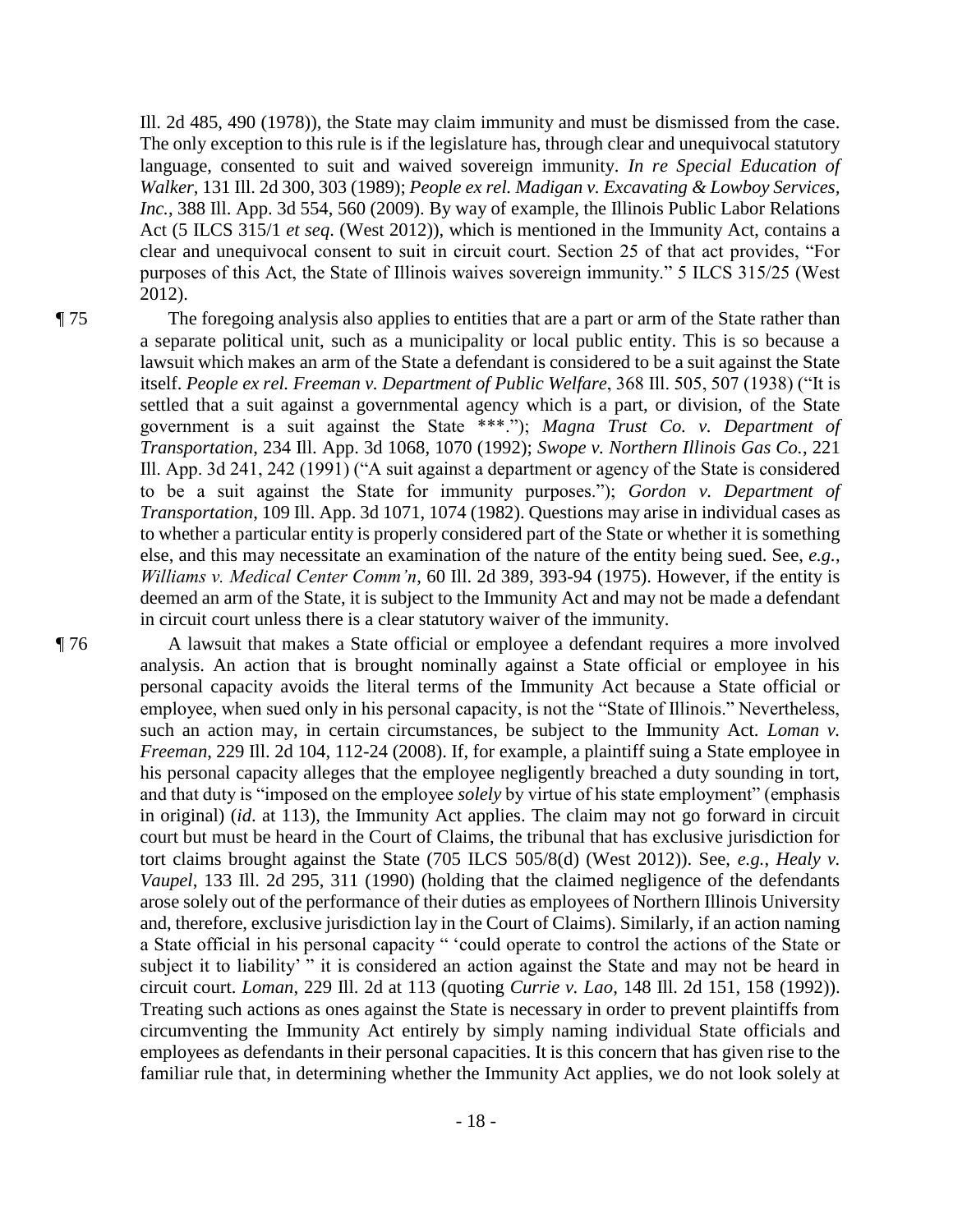the formal designation of the parties in the caption of the complaint. Rather, we consider the nature of the " 'issues involved and the relief sought.' " *Loman*, 229 Ill. 2d at 112.

¶ 77 Actions against State officials in their official capacities are treated differently. A lawsuit that makes a State official a defendant in his official capacity is "not a suit against the official but rather is a suit against the official's office. [Citation.] As such, it is no different from a suit against the State itself." *Will v. Michigan Department of State Police*, 491 U.S. 58, 71 (1989). See also, *e.g.*, *Smith v. Jones*, 113 Ill. 2d 126, 131 (1986) (the " 'official acts of State officers are in effect acts of the State itself' " (quoting *Sass*, 72 Ill. 2d at 492)); *Magna Trust Co.*, 234 Ill. App. 3d at 1070; *Scott v. O'Grady*, 975 F.2d 366, 369 (7th Cir. 1992). It follows, therefore, that a lawsuit making a State official a defendant in his official capacity is subject to the Immunity Act.

- ¶ 78 There is, however, an exception to this rule, which this court has referred to as the "officer suit" exception. See *PHL, Inc. v. Pullman Bank & Trust Co.*, 216 Ill. 2d 250, 260-61 (2005). Under this exception, if an official-capacity suit seeks only to compel the State official to conform his or her future conduct to a nondiscretionary statutory or constitutional rule, the Immunity Act will not apply. *Ellis v. Board of Governors of State Colleges & Universities*, 102 Ill. 2d 387, 395 (1984) (when the plaintiff "seeks to enjoin a State officer from taking future actions in excess of his delegated authority, then the immunity prohibition does not pertain"); *Magna Trust Co*., 234 Ill. App. 3d at 1070. The rationale given for this exception permitting prospective injunctive relief is that while a State official is violating a mandatory statutory or constitutional rule, that violation " 'strips [the] State officer of his official status \*\*\* [and] his conduct is not then regarded as the conduct of the State, nor is the action against him considered an action against the State.' " *PHL, Inc.*, 216 Ill. 2d at 261 (quoting *Moline Tool Co. v. Department of Revenue*, 410 Ill. 35, 37 (1951)). That is, the State official, although named as a defendant in his official capacity, is no longer considered the "State of Illinois." The official is therefore not subject to the Immunity Act and may be enjoined to conform his or her future conduct to the law.
- ¶ 79 With the foregoing rules in mind, the defendants' contention that they fall within the scope of the Immunity Act and that the circuit court therefore properly dismissed Leetaru's complaint can be addressed. The two defendants, the University and Guenther, need to be considered separately.

# ¶ 80 *The University Is the "State of Illinois" Within the Meaning of the Immunity Act*

¶ 81 The majority begins its analysis by observing that Leetaru's complaint, which makes the University a defendant, does not assert any claim against the State "as such." *Supra* ¶ 43. The majority does not explain what legal significance, if any, the phrase "as such" is meant to have with respect to the University. When an institutional entity raises the Immunity Act as a defense to suit in circuit court, as was done in this case, the relevant question is whether the entity is an arm of the State and, therefore, entitled to invoke the Act. Answering that question should be the initial step in the analysis here. See, *e.g.*, *Association of Mid-Continent Universities v. Board of Trustees of Northeastern Illinois University*, 308 Ill. App. 3d 950, 953 (1999) ("in determining whether sovereign immunity applies, the analysis should focus first on whether an entity is considered an arm of the State").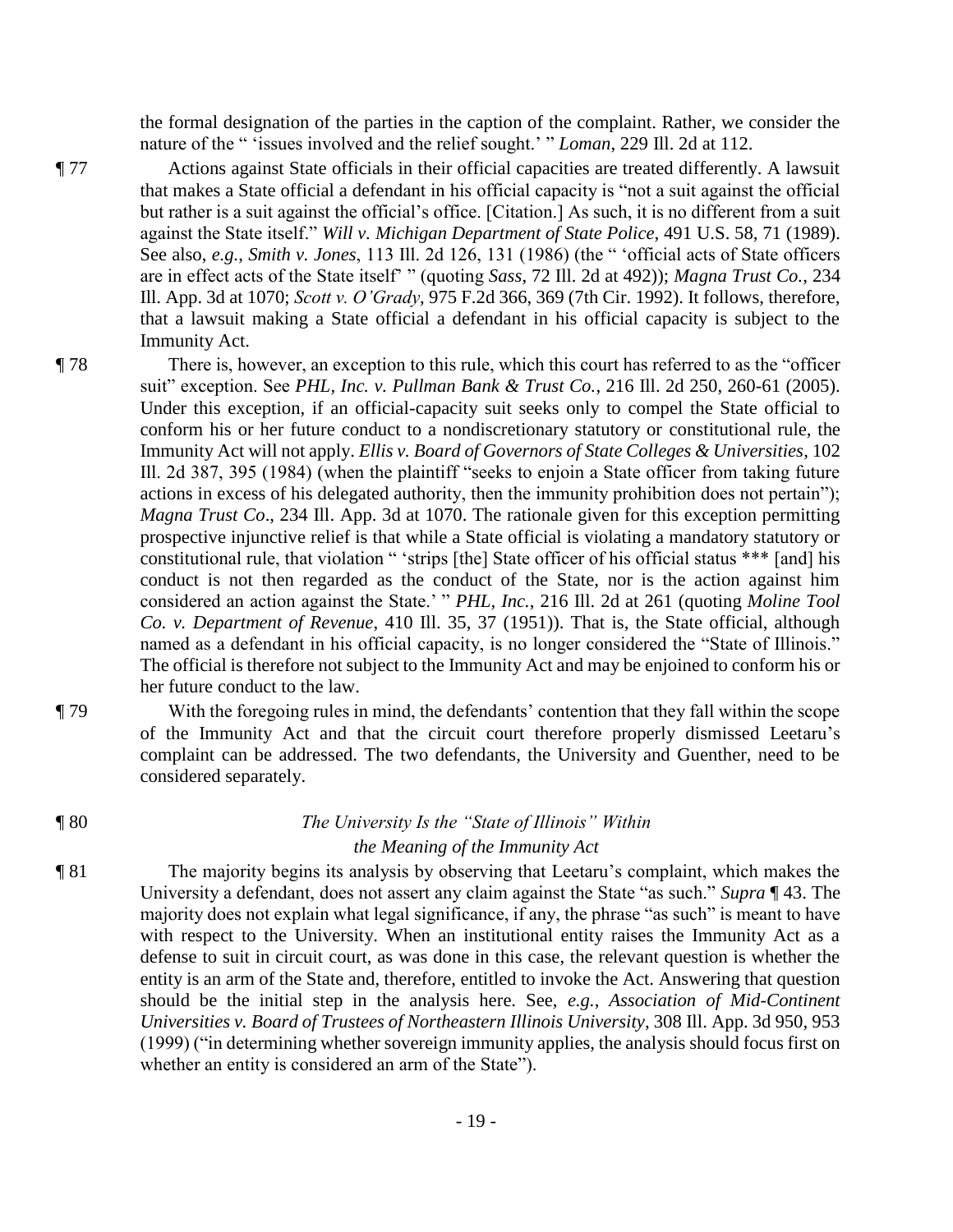- ¶ 82 The first case from this court to address whether an entity was an arm of the State for purposes of the Immunity Act was *Williams v. Medical Center Comm'n*, 60 Ill. 2d 389 (1975). In that case, this court considered whether a legislatively created Medical Commission was part of the "State of Illinois" within the meaning of the Immunity Act by examining the Commission's various statutory characteristics. Although the Commission had been created as a body politic, with the power to sue and be sued, it was also expressly and implicitly characterized as an arm of the State in numerous statutory provisions, including the Court of Claims Act. That act referenced the Commission by name and required that actions sounding in tort against the Commission be brought in the Court of Claims. Based on this, as well as other various factors, the court concluded that the Commission was an arm of the State and therefore came within the terms of the Immunity Act. *Id*. at 393-94.
- ¶ 83 A year later, in *Kane v. Board of Governors of State Colleges & Universities*, 43 Ill. App. 3d 315 (1976), our appellate court considered whether the Board of Governors of State Colleges and Universities was an arm of the State. At that time, the Board of Governors was an entity which encompassed five of the State's public universities: Eastern Illinois University, Western Illinois University, Chicago State University, Northeastern Illinois University and Governors State University. Ill. Rev. Stat. 1973, ch. 144, ¶ 1001.<sup>2</sup> Applying the type of analysis undertaken in *Williams*, the *Kane* court concluded that the Board of Governors was the "State of Illinois" within the meaning of the Immunity Act. *Kane*, 43 Ill. App. 3d at 317-19.
- ¶ 84 Shortly after *Kane*, our appellate court held, on two occasions, that the University of Illinois is an arm of the State. See *Tanner v. Board of Trustees of the University of Illinois*, 48 Ill. App. 3d 680, 683-84 (1977); *Watson v. St. Annes Hospital*, 68 Ill. App. 3d 1048, 1051-52 (1979). The same result was also reached with respect to Southern Illinois University (*Hoffman v. Yack*, 57 Ill. App. 3d 744, 747 (1978)), and Northern Illinois University (*McGuire v. Board of Regents of Northern Illinois University*, 71 Ill. App. 3d 998, 1000 (1979)). See also *Liebman v. Board of Governors of State Colleges & Universities*, 79 Ill. App. 3d 89, 91-92 (1979) (holding that the Board of Governors was an arm of the State).
- ¶ 85 In 1984, in *Ellis v. Board of Governors of State Colleges & Universities*, 102 Ill. 2d 387 (1984), this court took up the question addressed in *Kane*, *i.e.*, whether the Board of Governors of State Colleges and Universities was an arm of the State. The court adopted the reasoning of *Kane in toto* and held that the Board of Governors was the "State of Illinois" within the meaning of the Immunity Act. In so holding, *Ellis* noted that a previous decision from this court, *People ex rel. Board of Trustees of the University of Illinois v. Barrett*, 382 Ill. 321, 343 (1943), had expressly concluded that the "University [of Illinois] was cloaked with sovereign immunity." *Ellis*, 102 Ill. 2d at 393.
- ¶ 86 Following *Ellis*, Illinois courts have unanimously concluded that our four-year, public universities—including the University of Illinois—are the State, for purposes of the Immunity Act. See *Schoeberlein v. Purdue University*, 129 Ill. 2d 372, 379-80 (1989) (recognizing that an action brought against a four-year Illinois public university would be subject to the Immunity Act); *Healy*, 133 Ill. 2d at 308 (noting that Northern Illinois University must "be considered a unit of State government"); *Management Ass'n of Illinois, Inc. v. Board of*

 $\overline{a}$ 

<sup>&</sup>lt;sup>2</sup>Subsequent legislation divided the universities into separate entities governed similarly to the University of Illinois. See generally *Joseph Construction Co. v. Board of Trustees of Governors State University*, 2012 IL App (3d) 110379.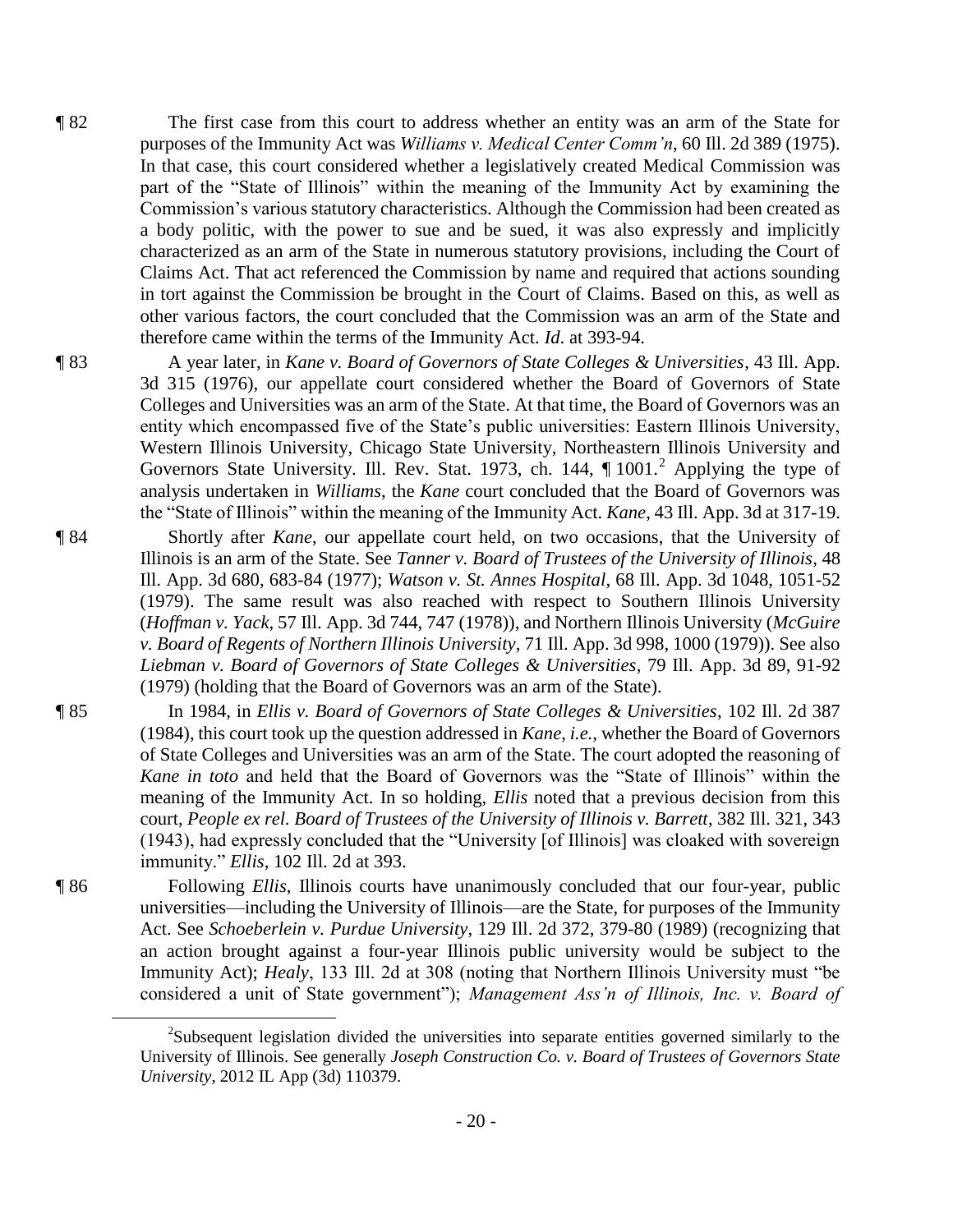*Regents of Northern Illinois University*, 248 Ill. App. 3d 599, 607 (1993); *Raymond v. Goetz*, 262 Ill. App. 3d 597, 605 (1994) ("The modern line of cases, decided since the enactment of the Immunity Act, is determinative and explicitly indicates the University [of Illinois] is an arm of the State."); *City of Chicago v. Board of Trustees of the University of Illinois*, 293 Ill. App. 3d 897, 901 (1997); *Association of Mid-Continent Universities v. Board of Trustees of Northeastern Illinois University*, 308 Ill. App. 3d 950, 955-57 (1999); *Peters v. Board of Trustees of Southern Illinois University*, 351 Ill. App. 3d 1143, 1146-47 (2004); *Joseph Construction Co. v. Board of Trustees of Governors State University*, 2012 IL App (3d) 110379, ¶¶ 30-41; *Carmody v. Thompson*, 2012 IL App (4th) 120202, ¶ 20. See also, *e.g.*, *Kroll v. Board of Trustees of the University of Illinois*, 934 F.2d 904, 908 (7th Cir. 1991) (recognizing that the University is an arm of the State); *Cannon v. University of Health Sciences/The Chicago Medical School*, 710 F.2d 351, 356-57 (N.D. Ill. 1983); *Harvis v. Board of Trustees of the University of Illinois*, 744 F. Supp. 825, 827 (N.D. Ill. 1990); *Bruno v. University of Illinois*, 62 Ill. Ct. Cl. 194 (2009) (treating breach of contract action against the University as one against the State); *Kafka v. State*, 35 Ill. Ct. Cl. 737 (1982) (same).

¶ 87 Under well-established case law, the University is an arm of the State. Leetaru's complaint therefore makes the State of Illinois a defendant in circuit court.

# ¶ 88 *The University Is Subject to the Immunity Act, Regardless of the Nature of the Relief Sought*

¶ 89 Leetaru concedes that the University is the "State of Illinois" for purposes of the Immunity Act. Nevertheless, Leetaru contends that his suit may proceed in circuit court against the University under a general "prospective injunctive relief" exception to the Immunity Act. This exception, Leetaru maintains, permits lawsuits which make an arm of the State a defendant, if the plaintiff seeks only prospective injunctive relief. In effect, Leetaru's contention is that the officer suit exception, which permits official-capacity suits for prospective injunctive relief against State officials, also applies to arms of the State such as the University here.

¶ 90 In support of this contention, Leetaru relies on this court's decision in *Landfill, Inc. v. Pollution Control Board*, 74 Ill. 2d 541 (1978), and appellate cases which have followed that decision (see, *e.g.*, *Rockford Memorial Hospital v. Department of Human Rights*, 272 Ill. App. 3d 751, 755 (1995); *Illinois State Employees Ass'n v. Department of Children & Family Services*, 178 Ill. App. 3d 712, 717 (1989)). In *Landfill*, the plaintiff filed a complaint against the Pollution Control Board in circuit court seeking both a declaration that a certain procedural rule adopted by the Board was not authorized by the Environmental Protection Act and an order enjoining the Board from conducting any further proceedings under the rule. This court held that the rule was unauthorized. In the course of reaching that conclusion, the court made the following statement:

> "The Board's contention, advanced for the first time on oral argument, that the action against the Board was barred by sovereign immunity, is also without merit. Landfill is not seeking to enforce a present claim against the State, but, rather, seeks a declaration that the Board is taking actions in excess of its delegated authority. Such an action does not contravene principles of sovereign immunity. See *Bio-Medical Laboratories, Inc. v. Trainor* (1977), 68 Ill. 2d 540, 548; see also *Moline Tool Co. v. Department of Revenue* (1951), 410 Ill. 35, 38." *Landfill*, 74 Ill. 2d at 552.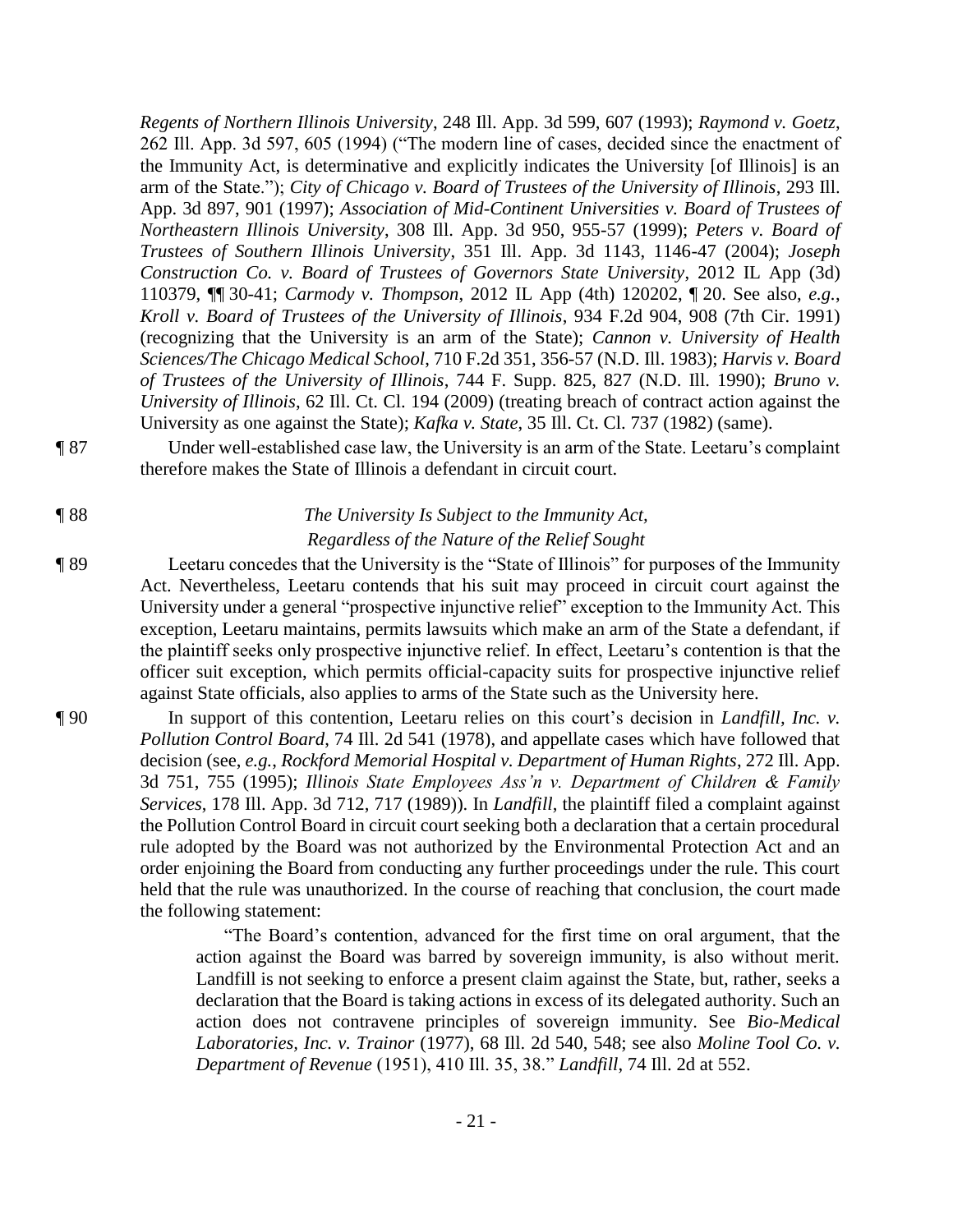This language, Leetaru contends, supports his position because, in his view, he is not seeking to enforce a "present claim," *i.e.*, a remedy for past wrongs, against defendants. Instead, he is seeking only prospective injunctive relief to halt any further investigative proceedings by the University. Therefore, according to Leetaru, his suit against the University may proceed in circuit court.

¶ 91 To the extent that *Landfill* is read as holding that any direct action against an arm of the State is permissible in circuit court so long as only prospective injunctive relief from *ultra vires* actions is sought, it is questionable authority. *Landfill*'s analysis consisted of two sentences on an unbriefed issue. In support, *Landfill* cited to *Bio-Medical Laboratories, Inc. v. Trainor*, 68 Ill. 2d 540 (1977). That case involved a lawsuit brought against a State official in his official capacity and whether the officer suit exception was applicable. *Id.* at 548. *Landfill* did not explain why an exception which originated in the context of official-capacity suits was appropriate in a lawsuit brought against an arm of the State. The second case cited by *Landfill*, *Moline Tool Co. v. Department of Revenue*, 410 Ill. 35 (1951), held only that administrative review in circuit court of an agency decision that had the force of a judicial determination did not violate principles of sovereign immunity. *Moline Tool* did not hold that direct actions against arms of the State were permissible in circuit court so long as only prospective injunctive relief is sought. Indeed, *Moline Tool* expressly observed that there is a "a real difference between an original action against the State or one of its officers and agencies, and a proceeding to review the determination of an agency of State government which, itself, has the force of a judicial determination." *Id.* at 38.

¶ 92 Eight years after *Landfill*, in *Smith v. Jones*, 113 Ill. 2d 126 (1986), this court reached the opposite conclusion from *Landfill* and held that a direct action against an arm of the State is prohibited in circuit court, regardless of the nature of the relief sought. In *Smith*, this court considered a lawsuit brought by lottery ticket holders requesting declaratory and injunctive relief against the Illinois State Lottery and its director. This court acknowledged that the director could potentially be subject to the officer suit exception and the plaintiffs' complaint with respect to the director had to be addressed in that light. *Id.* at 131-33. However, that was not the case with respect to the Illinois State Lottery, which was a division of the Department of Revenue and, therefore, an arm of the State. The court stated: "Of course, because of sovereign immunity the State or a department of the State can never be a proper party defendant in an action brought directly in the circuit court." *Id.* at 132. Notably, *Smith* did not mention *Landfill*. The cases are in conflict.

¶ 93 The majority accepts *Landfill* as providing the correct statement of the law (*supra* ¶ 44), and leaves unresolved the conflict between *Smith* and *Landfill—*presumably because the defendants have not cited *Smith* or argued for its application here. I would address the conflict and resolve it in favor of *Smith*.

¶ 94 The rationale behind allowing lawsuits which seek prospective injunctive relief from *ultra vires* actions is that, while acting without statutory or constitutional authority, a State official is "stripped" of his official status and " 'his conduct is not then regarded as the conduct of the State, nor is the action against him considered an action against the State.' " *PHL, Inc.*, 216 Ill. 2d at 261 (quoting *Moline Tool Co.*, 410 Ill. at 37). Because it is the State official who is stripped of official status and not the arm of the State to which the official belongs, it necessarily follows that it is the official who must be made a defendant. And this is precisely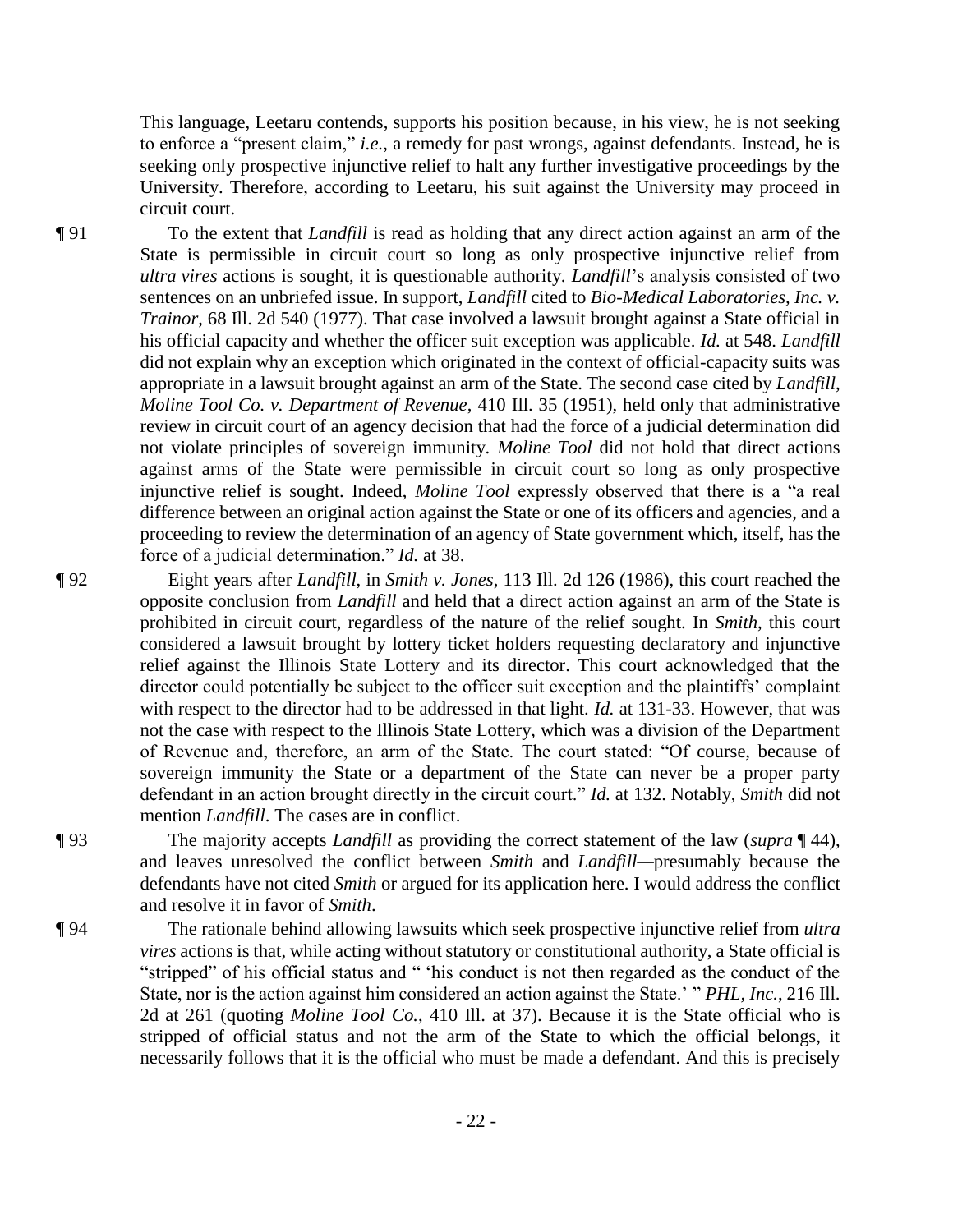how the rule has always been stated. As the majority itself explains, " ' "[t]he presumption obtains that the State, or a department thereof, will not, and does not, violate the constitution and laws of the State, but that such violation, if it occurs, is by a State officer or the head of a department of the State *and such officer or head may be restrained by a proper action instituted by a citizen.*" " (Emphasis added.) *Supra* 148 (quoting *City of Springfield v. Allphin*, 74 Ill. 2d 117, 124 (1978), quoting *Schwing v. Miles*, 367 Ill. 436, 441-42 (1937)). See also, *e.g.*, *PHL, Inc.*, 216 Ill. 2d at 261; *Herget National Bank of Pekin v. Kenney*, 105 Ill. 2d 405, 411 (1985); *County of Cook v. Ogilvie*, 50 Ill. 2d 379, 383 (1972); *Owens v. Green*, 400 Ill. 380, 409 (1948); *Burke v. Snively*, 208 Ill. 328, 337 (1904). *Smith*'s holding is completely consistent with this rule.

 $\overline{a}$ 

¶ 95 And *Smith* is not the only case to have recognized that the relevant State official, and not the arm of the State, must be made the defendant when a plaintiff seeks prospective injunctive relief from *ultra vires* actions. Numerous Illinois decisions so hold. See, *e.g.*, *Noorman v. Department of Public Works & Buildings*, 366 Ill. 216 (1937) (dismissing the state Department of Public Works in a suit seeking prospective injunctive relief but acknowledging that the director of the Department was subject to the officer-suit exception); *Monroe v. Collins*, 393 Ill. 553 (1946) (holding that the state Department of Revenue had to be dismissed from a suit seeking prospective injunctive relief but that the director of the Department was subject to the officer-suit exception); *Posinski v. Chicago, Milwaukee, St. Paul & Pacific R.R. Co.*, 376 Ill. 346 (1941) (dismissing the state Department of Public Works from a suit seeking prospective injunctive relief but addressing the applicability of the officer-suit exception to the director); *Westshire Retirement & Healthcare Center v. Department of Public Aid*, 276 Ill. App. 3d 514, 521-22 (1995) (rejecting the plaintiff's claim for injunctive relief against the Illinois Department of Public Aid and noting that "the attempt to enjoin an entire department of the State evinces an intent to control the actions of the State"); *Local 3236 of the Illinois Federation of State Office Educators v. Illinois State Board of Education*, 121 Ill. App. 3d 160, 164 (1984); *Gordon v. Department of Transportation*, 109 Ill. App. 3d 1071, 1074-75 (1982).

- ¶ 96 Other jurisdictions have reached the same conclusion. The Supreme Court of Texas, for example, has held that, because lawsuits seeking prospective injunctive relief from *ultra vires* actions are "derive[d] from the premise that the 'acts of officials which are not lawfully authorized are not acts of the State,' [citation] it follows that these suits cannot be brought against the state, which retains immunity, but must be brought against the state actors in their official capacity." *City of El Paso v. Heinrich*, 284 S.W.3d 366, 372-73 (Tex. 2009). See also, *e.g.*, *Doe v. Board of Regents of the University of Nebraska*, 788 N.W.2d 264, 292 (Neb. 2010); *Ex parte Alabama Department of Transportation*, 978 So. 2d 17, 22-23 (Ala. 2007).
- ¶ 97 Federal courts, in determining what constitutes an action against a state for purposes of immunity under the eleventh amendment, also uniformly hold the same.<sup>3</sup> See, *e.g.*, *Papasan v. Allain*, 478 U.S. 265, 276 (1986) (" '[I]n the absence of consent a suit in which the State or one of its agencies or departments is named as the defendant is proscribed by the Eleventh Amendment.' [Citation.] This bar exists whether the relief sought is legal or equitable."); 13 Charles Alan Wright *et al*., Federal Practice and Procedure § 3524.3 n.53 (3d ed. 2008)

<sup>&</sup>lt;sup>3</sup>This court often looks for guidance to federal decisions defining the scope of eleventh amendment immunity when determining whether an action is one against the State. See, *e.g.*, *PHL, Inc*., 216 Ill. 2d at 261 (citing *Ex Parte Young*, 209 U.S. 123 (1908)).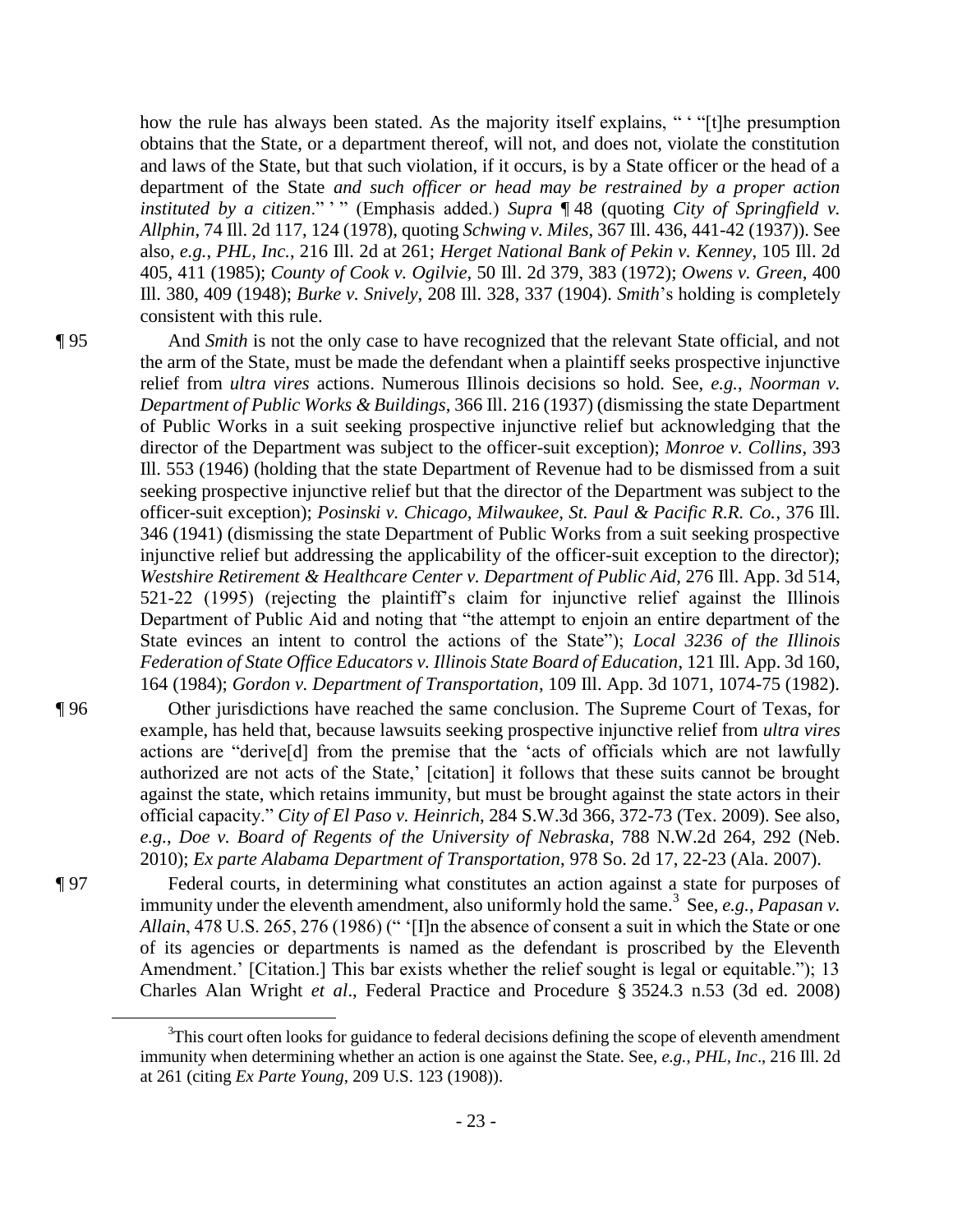(collecting cases). Indeed, the Seventh Circuit has held that under the eleventh amendment, in the absence of consent, a suit may not be brought directly against the University of Illinois, regardless of the nature of the relief sought. *Kroll v. Board of Trustees of the University of Illinois*, 934 F.2d 904, 907 (7th Cir. 1991).

- ¶ 98 Further, the Supreme Court has held that when a state official is made a defendant in a suit seeking prospective injunctive relief along with an arm of the State, the State entity must be dismissed. *Alabama v. Pugh*, 438 U.S. 781 (1978). In reaching this result, the Court emphasized that the question of who or what entity is made a party defendant is "not merely academic." *Id*. at 782. As the Court explained, a state "has an interest in being dismissed from [an] action in order to eliminate the danger of being held in contempt if it should fail to comply with the mandatory injunction." *Id*. The same concern is present here.
- ¶ 99 Consistent with *Smith* and the clear weight of authority, I would hold that in the absence of statutory consent, an arm of the State, such as the University here, may not be sued directly in circuit court, regardless of the nature of the relief sought. In the absence of consent, an arm of the State may be sued only through its officials.
- ¶ 100 *The University of Illinois Act Does Not Constitute a Clear and Unequivocal Consent to Suit in the Circuit Court for the Action at Issue Here*
- ¶ 101 Leetaru also maintains, however, that even if there is no general exception to the Immunity Act applicable to the University, there is a clear consent to suit in the University of Illinois Act. 110 ILCS 305/0.01 *et seq*. (West 2012). The appellate court below rejected this argument.
- ¶ 102 Section 1 of the University of Illinois Act provides:

"§ 1. The Board of Trustees of the University of Illinois shall be a body corporate and politic, and by that name and style shall have perpetual succession, have power to contract and be contracted with, to sue and be sued, provided that any suit against the Board based upon a claim sounding in tort must be filed in the Court of Claims, to plead and be impleaded, to acquire, hold, and convey real and personal property; to have and use a common seal, and to alter the same at pleasure; to make and establish by-laws, and to alter or repeal the same as they shall deem necessary, for the management or government, in all its various departments and relations, of the University of Illinois, for the organization and endowment of which provision is made by this act." 110 ILCS 305/1 (West 2012).

- ¶ 103 Leetaru focuses, in part, on the "sue and be sued" language in this provision. According to Leetaru, this language constitutes a clear and unequivocal waiver of the University's statutory immunity for any claims other than tort claims. Since his complaint does not sound in tort, Leetaru contends that it may properly be brought in circuit court. I disagree.
- ¶ 104 Appellate court decisions have examined at length the question of whether our public universities' enabling acts, including the University of Illinois Act, constitute waivers of the universities' sovereign immunity. See *Raymond v. Goetz*, 262 Ill. App. 3d 597 (1994) (and authorities discussed therein); *Joseph Construction Co. v. Board of Trustees of Governors State University*, 2012 IL App (3d) 110379. These decisions have concluded that "since the enactment of legislative sovereign immunity, the focus of the determination of whether an entity may be sued in the circuit court is upon whether the entity is an arm of the State based upon its characteristics, not the terms of the entity's enabling legislation." *Raymond*, 262 Ill.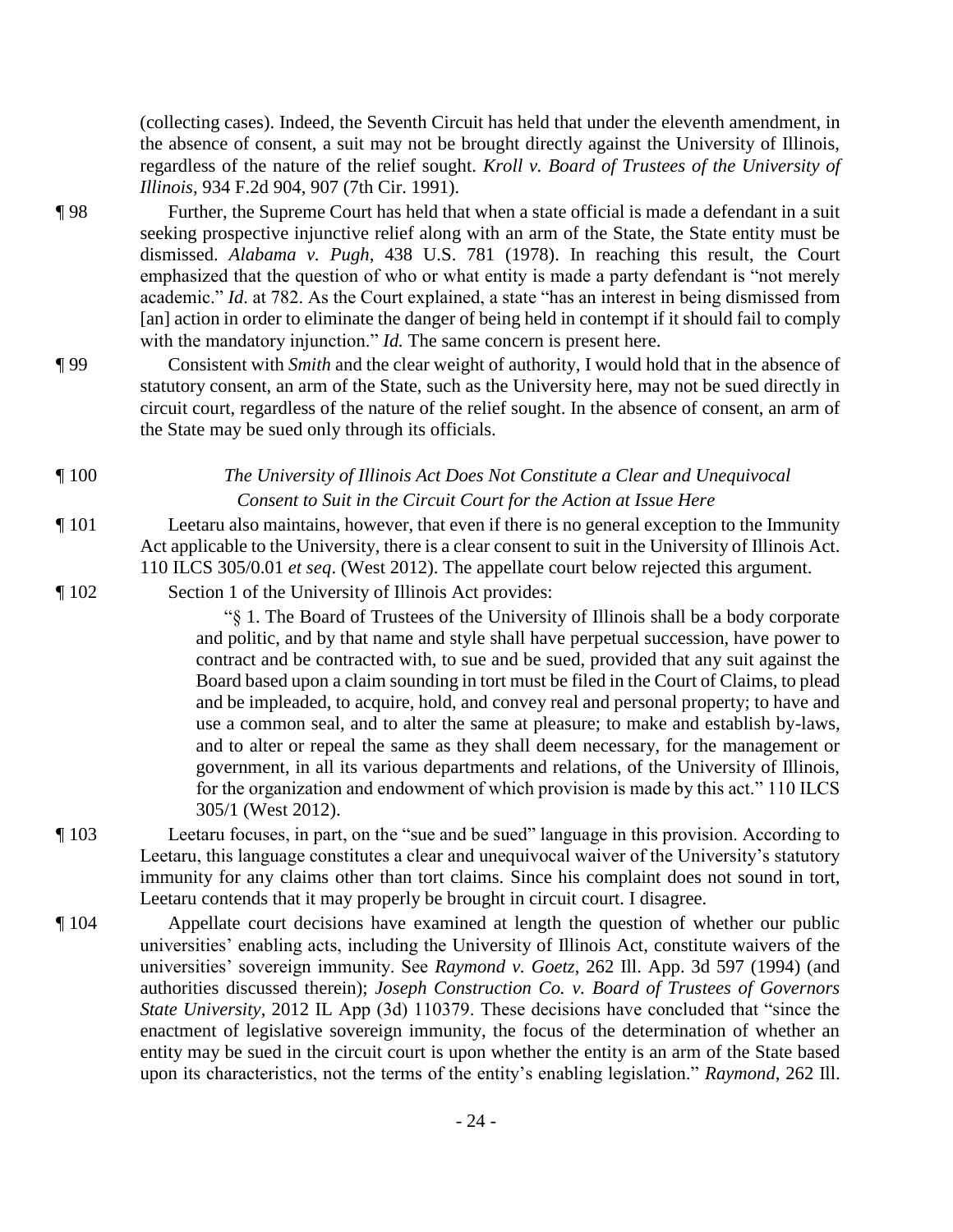App. 3d at 603-04. That is, the university enabling statutes, like the one at issue here, do not constitute a waiver of immunity under the Immunity Act.

- ¶ 105 Leetaru does not directly challenge these decisions. Instead, he contends they are distinguishable. Leetaru notes that *Raymond* and *Joseph Construction Co.* were contract cases and, further, that the Court of Claims expressly states that actions for breach of contract brought against the State must be heard in that tribunal. Leetaru points out, however, that the Court of Claims Act says nothing about complaints seeking prospective injunctive relief. Leetaru notes that in *City of Chicago v. Board of Trustees of the University of Illinois*, 293 Ill. App. 3d 897, 903 (1997), the appellate court held that, because "[n]o provision" of the Court of Claims Act required that a complaint seeking declaratory relief against the State had to be filed in the Court of Claims, such a complaint could necessarily proceed in circuit court.<sup>4</sup> Using similar logic, Leetaru contends that his suit seeking injunctive relief may be heard in circuit court.
- ¶ 106 Leetaru's argument misapprehends the nature of the Court of Claims Act. Immunity from suit in the circuit courts is established by the Immunity Act, not the Court of Claims Act. See, *e.g.*, *Brandon v. Bonell*, 368 Ill. App. 3d 492, 510 (2006) ("the State Lawsuit Immunity Act, not the Court of Claims Act, is determinative of whether sovereign immunity applies to a State entity"); *Association of Mid-Continent Universities*, 308 Ill. App. 3d at 954. The Court of Claims Act is an exception to sovereign immunity. It is a consent by the State to be sued in the Court of Claims for the various causes of action set forth in that act. The fact that the State has not, through legislative enactment, expressly consented to claims seeking injunctive relief in the Court of Claims does not mean that immunity for those claims does not exist under the Immunity Act.
- ¶ 107 The University of Illinois is an arm of the State and thus falls within the plain meaning of the Immunity Act. Pursuant to *Raymond* and *Joseph Construction Co.*, no provision of the University of Illinois Act provides a clear and unequivocal waiver to the type of action at issue here. I would therefore affirm the judgment of the circuit court dismissing the University from this action.

## ¶ 108 *Leetaru's Claims Against Guenther Do Not Fall Within the Officer Suit Exception*

 $\overline{a}$ 

- ¶ 109 Leetaru's suit also names as a defendant Howard R. Guenther, in his official capacity as Associate Vice Chancellor for Research at the University. Leetaru does not dispute that Guenther is a State official. Thus, because the complaint makes Guenther a defendant in his official capacity, the suit against him is "a suit against the State itself." *Magna Trust Co.*, 234 Ill. App. 3d at 1070. Leetaru maintains, however, that the officer suit exception is applicable here.
- ¶ 110 The officer suit exception (in federal courts, the *Ex parte Young* doctrine), permits an official-capacity lawsuit to enjoin " 'a State officer from taking future actions in excess of his delegated authority.' " (Emphasis omitted.) *PHL, Inc.*, 216 Ill. 2d at 268 (quoting *Ellis*, 102 Ill.

<sup>4</sup>Of note, the Court of Claims, while declining to enter injunctive relief, has stated that it has the power to enter declaratory relief. *Ace Coffee Bar, Inc. v. University of Illinois*, 51 Ill. Ct. Cl. 395, 397-99 (1999) ("This Court can grant declarations in appropriate cases.").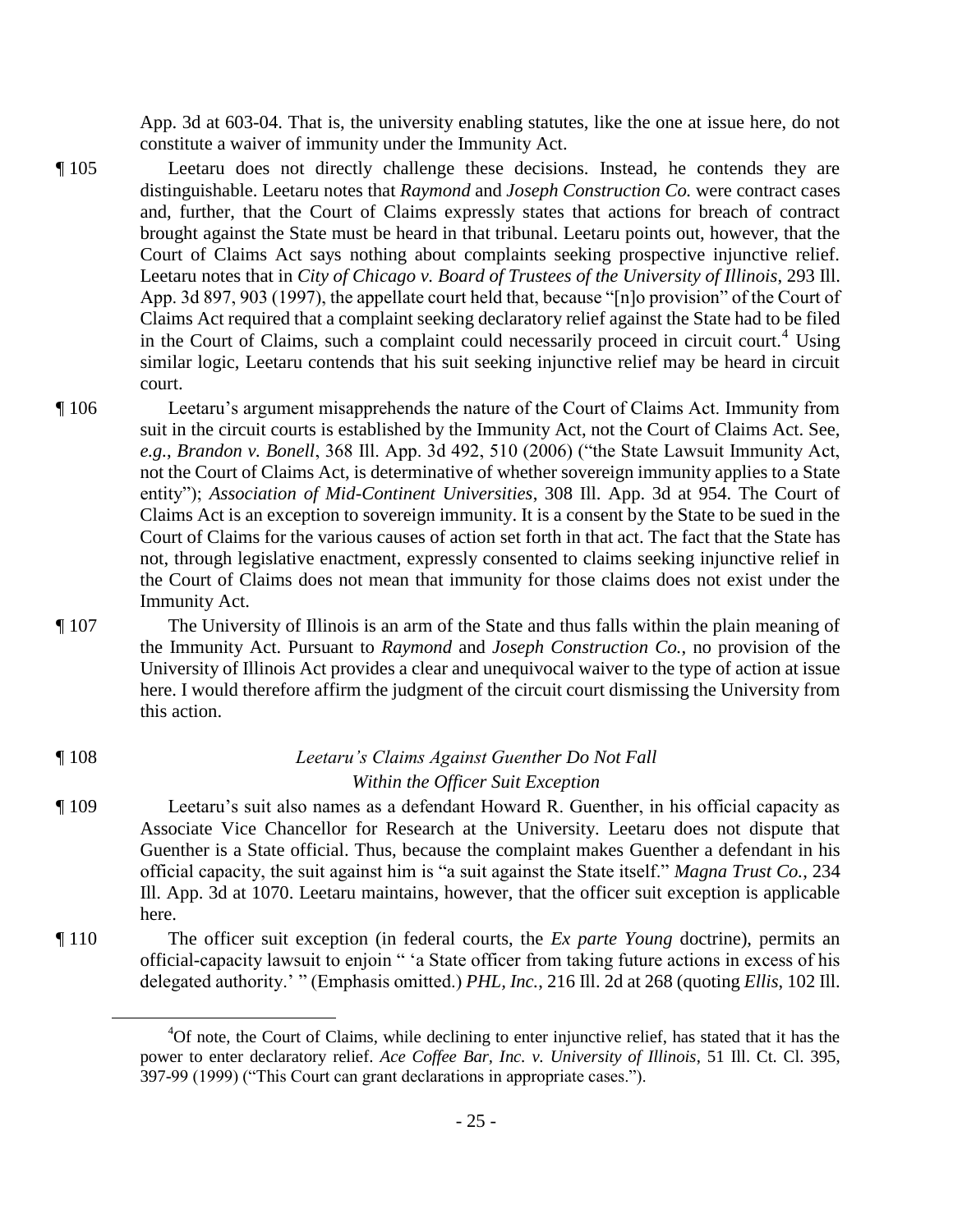2d at 395). See also, *e.g.*, *Seminole Tribe of Florida v. Florida*, 517 U.S. 44, 73 (1996) (a suit may be brought against "a state official when that suit seeks only prospective injunctive relief in order to 'end a continuing violation of federal law' "). To fall within this *ultra vires* exception, the suit must not contest a state official's exercise of discretion, but rather must allege that the official acted without legal authority. *PHL, Inc.*, 216 Ill. 2d at 268 (quoting *Ellis*, 102 Ill. 2d at 395).

- ¶ 111 Retroactive relief for past violations of the law, including monetary compensation, is not permitted under the officer suit exception. See *Green v. Mansour*, 474 U.S. 64, 68 (1985); *Quern v. Jordan*, 440 U.S. 332, 346-49 (1979); *Edelman v. Jordan*, 415 U.S. 651, 664-71 (1974). By limiting the available relief to prospective injunctions, the officer suit exception minimizes the encroachment into the interests of the State while, at the same time, permitting the enforcement of legal norms. *Senn Park Nursing Center v. Miller*, 104 Ill. 2d 169, 188 (1984) ("[W]here the defendant officer act[s] in excess of his statutory authority, the rights of the plaintiffs to be free from the consequences of his action outweigh the interest of the State which is served by the sovereign immunity doctrine."); *Moline Tool Co.*, 410 Ill. at 37 (not all suits against state officers are barred because "[s]uch a holding would have blunted the effectiveness of many constitutional guaranties by preventing their judicial enforcement").
- ¶ 112 Because the officer suit exception is limited to prospective relief, the complaint must allege an ongoing violation of law. See, *e.g.*, *DeBauche v. Trani*, 191 F.3d 499, 504-05 (4th Cir. 1999) (the exception "applies only when there is an ongoing violation of federal law that can be cured by prospective relief. It does not apply when the alleged violation of federal law occurred entirely in the past"); 13 Charles Alan Wright *et al.*, Federal Practice and Procedure § 3524.3 n.62 (3d ed. 2008) (collecting cases). If the alleged violation of law is completed, the only remedy available would be retrospective compensatory damages which are not permitted under the exception. On the other hand, if the alleged violation has not yet occurred, the issue is not ripe. See *Bio-Medical Laboratories*, 68 Ill. 2d at 546. Thus, for a plaintiff to successfully invoke the officer suit exception the plaintiff must allege an ongoing violation of law and it must be possible to stop that violation through the issuance of an injunction. See *Verizon Maryland Inc. v. Public Service Comm'n*, 535 U.S. 635, 645 (2002) ("In determining whether the doctrine of *Ex parte Young* avoids an Eleventh Amendment bar to suit, a court need only conduct a 'straightforward inquiry into whether [the] complaint alleges an ongoing violation of federal law and seeks relief properly characterized as prospective.' [Citation.]").

¶ 113 Leetaru's complaint fails to invoke the officer suit exception because it alleges only past wrongdoing by Guenther during stages one and two of the University's investigation. For example, Leetaru alleges that Guenther drafted the stage two inquiry report, which should have been prepared by the inquiry team. This is a past violation, not an ongoing violation that can be cured by prospective relief. Indeed, Leetaru does not allege any ongoing statutory or constitutional violation that can be corrected by prospective relief. See *supra ¶* 34. Further, if there were any doubt that Leetaru's allegations regarding the handling of stages one and two are all assertions of past wrongdoing, it was resolved at oral argument. There counsel for defendants informed this court that "this investigation has been completed now, and they're in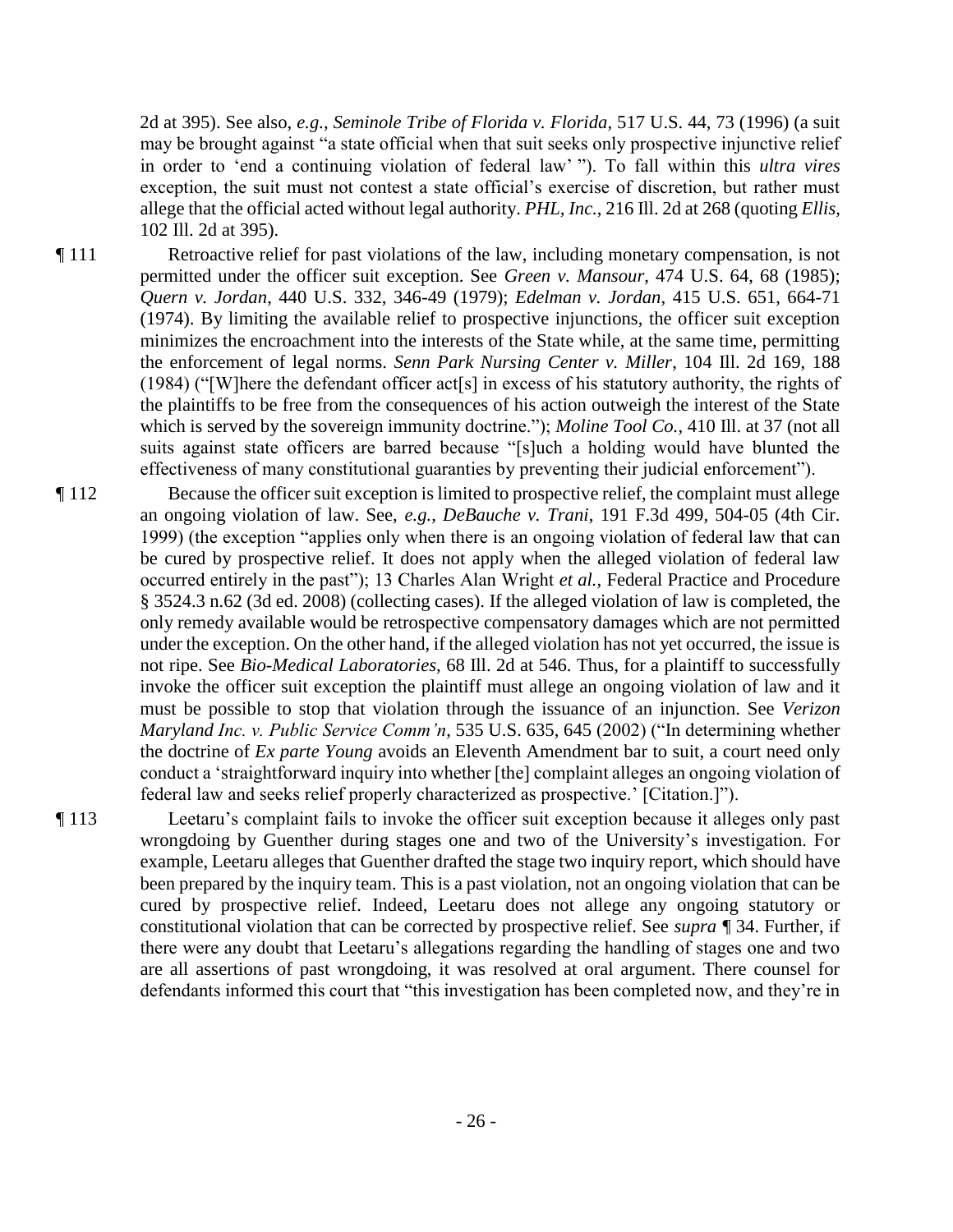the penalty phase of it."<sup>5</sup>

 $\overline{a}$ 

¶ 114 To be sure, Leetaru's complaint does pray for prospective injunctive relief. Count I of Leetaru's complaint concludes by stating:

> "WHEREFORE, the Plaintiff, KALEV LEETARU, prays for a Preliminary Injunction to restrain the University of Illinois and Howard Guenther in his official capacity from proceeding with the Investigation based upon all of the allegations set forth herein, and for his costs of suit."

Count II concludes by stating:

"WHEREFORE, the Plaintiff, KALEV LEETARU, prays for a Permanent Injunction to restrain the University of Illinois and Howard Guenther in his official capacity from proceeding with the Investigation based upon all of the allegations set forth herein, and for his costs of suit."

In short, in the words of Leetaru's complaint, he is seeking "to have the Investigation stopped and the University enjoined from continuing the process against him."

¶ 115 However, "[s]imply asking for injunctive relief and not damages does not clear the path for a suit." (Emphasis omitted.) *Ulaleo v. Paty*, 902 F.2d 1395, 1399 (9th Cir. 1990). The official conduct that the plaintiff seeks to stop must itself be unlawful. *PHL, Inc.*, 216 Ill. 2d at 268 (the officer suit exception applies to stop " 'a State officer from taking future actions in excess of his delegated authority' " (emphasis omitted) (quoting *Ellis*, 102 Ill. 2d at 395))*.*

- ¶ 116 In this case, the "future action" that Leetrau wants Guenther to stop is any further investigation into the alleged research misconduct. However, there is no statutory, administrative or constitutional rule which prohibits Guenther from conducting such an investigation. If, for example, there were a mandatory statute or regulation which stated that University officials are prohibited from investigating research misconduct and that such investigations must be conducted by another entity, then Leetaru's argument would be persuasive. But there is no such rule. Indeed, as the majority acknowledges, "Leetaru does not question the right of defendants to investigate research misconduct by graduate students at the University of Illinois." *Supra* ¶ 49. Leetaru, in short, is not seeking to stop an unauthorized action of a State official. Quite the contrary, Leetaru is seeking to stop something that is expressly permitted. The officer suit exception therefore does not apply. See, *e.g.*, *Betts v. Department of Revenue*, 78 Ill. App. 3d 102, 108 (1979) (plaintiffs' complaint properly dismissed under Immunity Act because it was "not directed towards curbing unconstitutional or illegal acts by the defendants; if granted, this injunctive relief would curtail even entirely legal and proper prosecutions or investigations").
- ¶ 117 The majority attempts to get around this problem by rewriting plaintiff's complaint. At the outset of its opinion, the majority acknowledges, correctly, that Leetaru's complaint "seeks to halt the proceedings." *Supra* 1. Later, however, the majority asserts that Leetaru is not

<sup>&</sup>lt;sup>5</sup>In light of counsel's statement it is likely that it is no longer possible to grant plaintiff any prospective injunctive relief and that this case is therefore moot. The majority, if it so chose, could ask the parties to address the issue through supplemental briefing. See, *e.g.*, *In re Marriage of Donald B.*, 2014 IL 115463, ¶ 20. However, the majority has chosen not to acknowledge counsel's statement, leaving the matter to be raised on remand.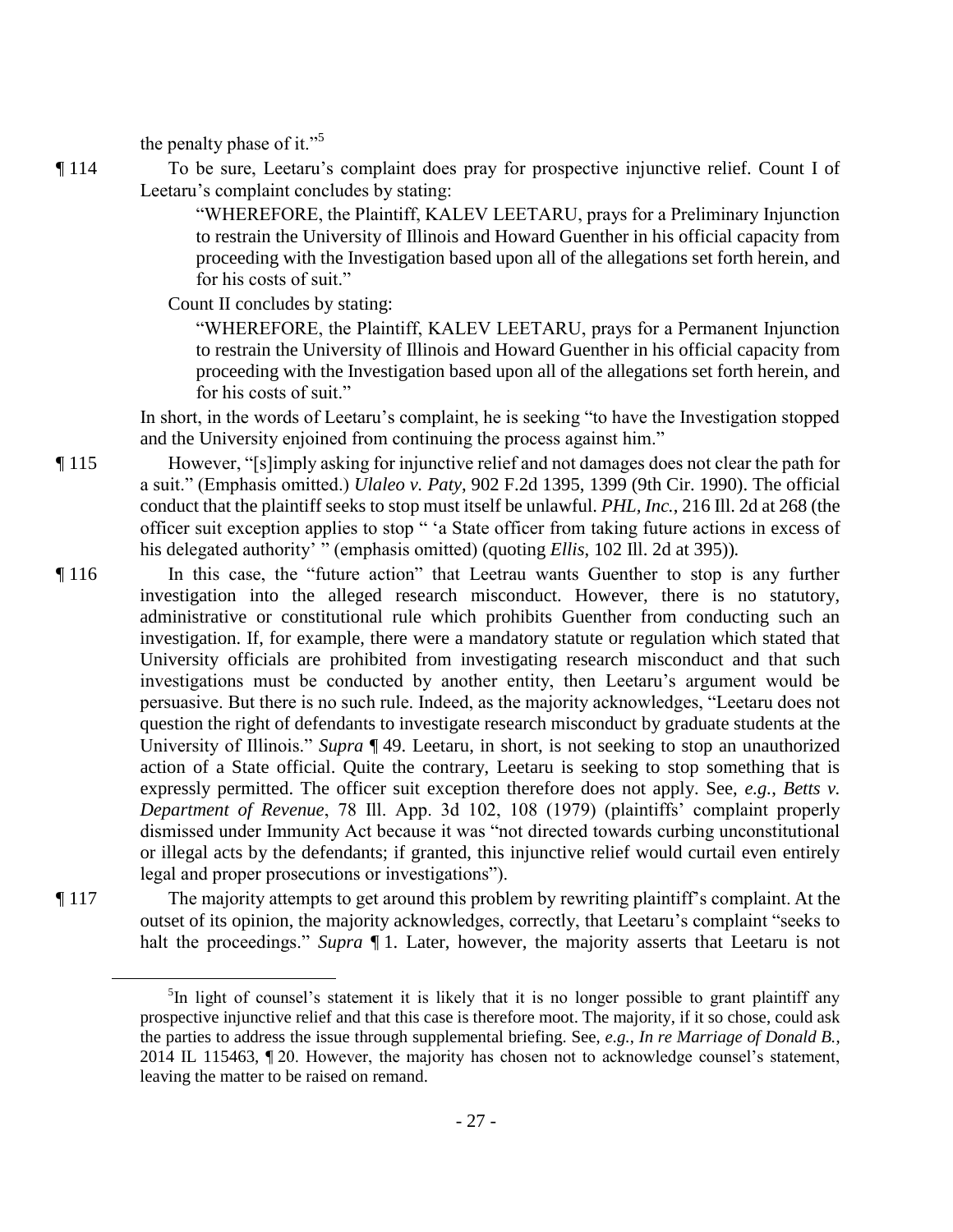actually seeking to have the investigation stopped. Instead, the majority explains, Leetaru is only seeking to have defendants "adhere to the policies and procedures promulgated by the University" (*supra* ¶ 49) as they move forward with the disciplinary process (*supra* ¶ 51). Amended in this way, according to the majority, the complaint may proceed in circuit court.

¶ 118 There are at least two problems with this reasoning. First, the majority makes no attempt to explain why it is appropriate to amend Leetaru's complaint *sua sponte* to alter the relief sought or why it is fair to defendants to permit such an amendment at this late date. Because such substantive amendments are generally prohibited on appeal, this is clear error. See *Sylvester v. Chicago Park District*, 179 Ill. 2d 500, 511 (1997) (Supreme Court Rule 362, which addresses amendment of pleadings in a reviewing court, does not permit new issues to be raised on appeal); *Tomm's Redemption, Inc. v. Hamer*, 2014 IL App (1st) 131005, ¶ 14 ("A complaint cannot be amended after final judgment in order to add new claims and theories or to correct other deficiencies.").

¶ 119 Second, even if it were appropriate to amend Leetaru's complaint as the majority has done, the officer suit exception would still be inapplicable because the complaint does not allege an ongoing violation of law. As noted, every violation of policies and bylaws alleged by Leetaru occurred in the past. These are the only allegedly unlawful actions identified by the majority. Pointing to the future stages of the University's investigation is of no help since the majority does not allege that any policy or bylaw will be violated during these future stages or that defendants have threatened to commit any future violations. Therefore, any injunctive relief would necessarily be premature. See *Adarand Constructors, Inc. v. Pena*, 515 U.S. 200, 210-11 (1995) (the fact that a plaintiff alleges past injury " 'does nothing to establish a real and immediate threat that he would again' suffer similar injury in the future" warranting injunctive relief (quoting *City of Los Angeles v. Lyons*, 461 U.S. 95, 105 (1983))); *Bio-Medical Laboratories*, 68 Ill. 2d at 546. This is why the officer suit exception requires an allegation of an ongoing violation of law.

- ¶ 120 To put the point in more concrete terms, assume that, following remand to the circuit court, Leetaru proves that the University's Policy and Procedures and Bylaws are not simply internal guidelines but are legally enforceable rules and, in addition, proves that the University and Guenther violated those rules as alleged in the complaint. What injunctive order would be entered by the circuit court? The court could not order the University to begin the investigation again. That would be impermissible retrospective relief. Nor could the court enter any order regarding future conduct because Leetaru has not alleged any ongoing violations of law. The majority's reasoning would require the circuit court to enter an order directing defendants to conform their conduct to rules that have not yet been violated or threatened to be violated. This is not what is intended under the officer suit exception.
- ¶ 121 To come within the officer suit exception, a plaintiff must assert both an ongoing legal violation and the availability of truly prospective relief. Leetaru's complaint does not meet these requirements. Therefore, the officer suit exception is inapplicable.
- ¶ 122 *Lack of Remedy*
- ¶ 123 Leetaru acknowledges that if he can establish that the University's Policy and Procedures and Bylaws are legally enforceable rules, he may seek relief in the Court of Claims for any monetary damages caused by defendants as a result of their conduct. However, Leetaru